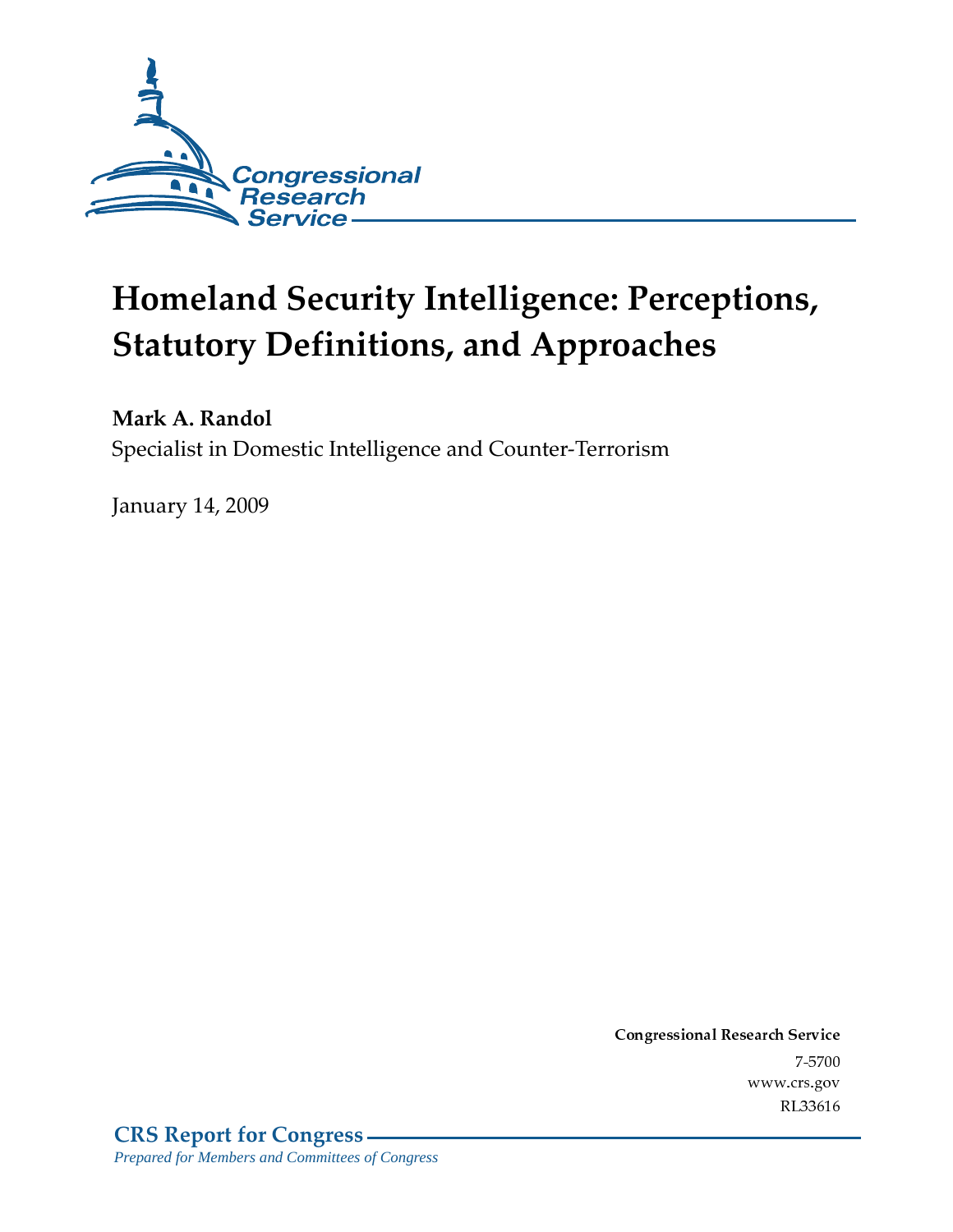### Summary

Since the 9/11 terrorist attacks, Congress has focused considerable attention on how intelligence is collected, analyzed, and disseminated in order to protect the homeland against terrorist threats. Prior to 9/11, it was possible to make a distinction between "domestic intelligence"—primarily law enforcement information collected within the United States—and "foreign intelligence" primarily military, political, and economic intelligence collected outside the country. Today, threats to the homeland posed by terrorist groups are now national security threats. Intelligence collected outside the United States is often very relevant to the threat environment inside the United States and vice versa.

Although the activities involved in homeland security intelligence (HSINT) itself are not new, the relative importance of state, local, and private sector stakeholders; the awareness of how law enforcement information might protect national security; and the importance attached to homeland security intelligence have all increased substantially since the events of 9/11.

There are numerous intelligence collection disciplines through which the U.S. Intelligence Community (IC) collects intelligence to support informed national security decision-making at the national level and the allocation of tactical military and law enforcement resources at the local level. The collection disciplines are generally referred to as those which fall within national technical means or non-technical means. Technical means include signals intelligence (SIGINT), measurement and signatures intelligence (MASINT), and imagery intelligence (IMINT). Nontechnical means include human intelligence (HUMINT) and open source intelligence (OSINT). Each of these collection disciplines is source-specific—that is, a technical platform or human source, generally managed by an agency or mission manager, collects intelligence that is used for national intelligence purposes.

HSINT, however, is generally not source specific, as it includes both national technical and nontechnical means of collection. For example, HSINT includes human intelligence collected by federal border security personnel or state and local law enforcement officials, as well as SIGINT collected by the National Security Agency. Reasonable individuals can differ, therefore, with respect to the question of whether HSINT is another collection discipline, or whether homeland security is simply another purpose for which the current set of collection disciplines is being harnessed. Homeland security *information*, as statutorily defined, pertains directly to (1) terrorist intentions and capabilities to attack people and infrastructure within the United States, and (2) U.S. abilities to deter, prevent, and respond to potential terrorist attacks.

This report provides a potential conceptual model of how to frame HSINT, including geographic, structural/statutory, and holistic approaches. Given that state, local, tribal, and private sector officials play such an important role in HSINT, the holistic model, one not constrained by geography or levels of government, strikes many as the most compelling. The report argues that there is, in effect, a Homeland Security Intelligence Community (HSIC). Although the HSIC's members are diffused across the nation, they share a common counterterrorism interest. The proliferation of intelligence and information fusion centers across the country indicate that state and local leaders believe there is value to centralizing intelligence gathering and analysis in a manner that assists them in preventing and responding to local manifestations of terrorist threats to their people, infrastructure, and other assets. At the policy and operational levels, the communication and integration of federal HSINT efforts with these state and local fusion centers will likely remain an important priority and future challenge. This report will not be updated.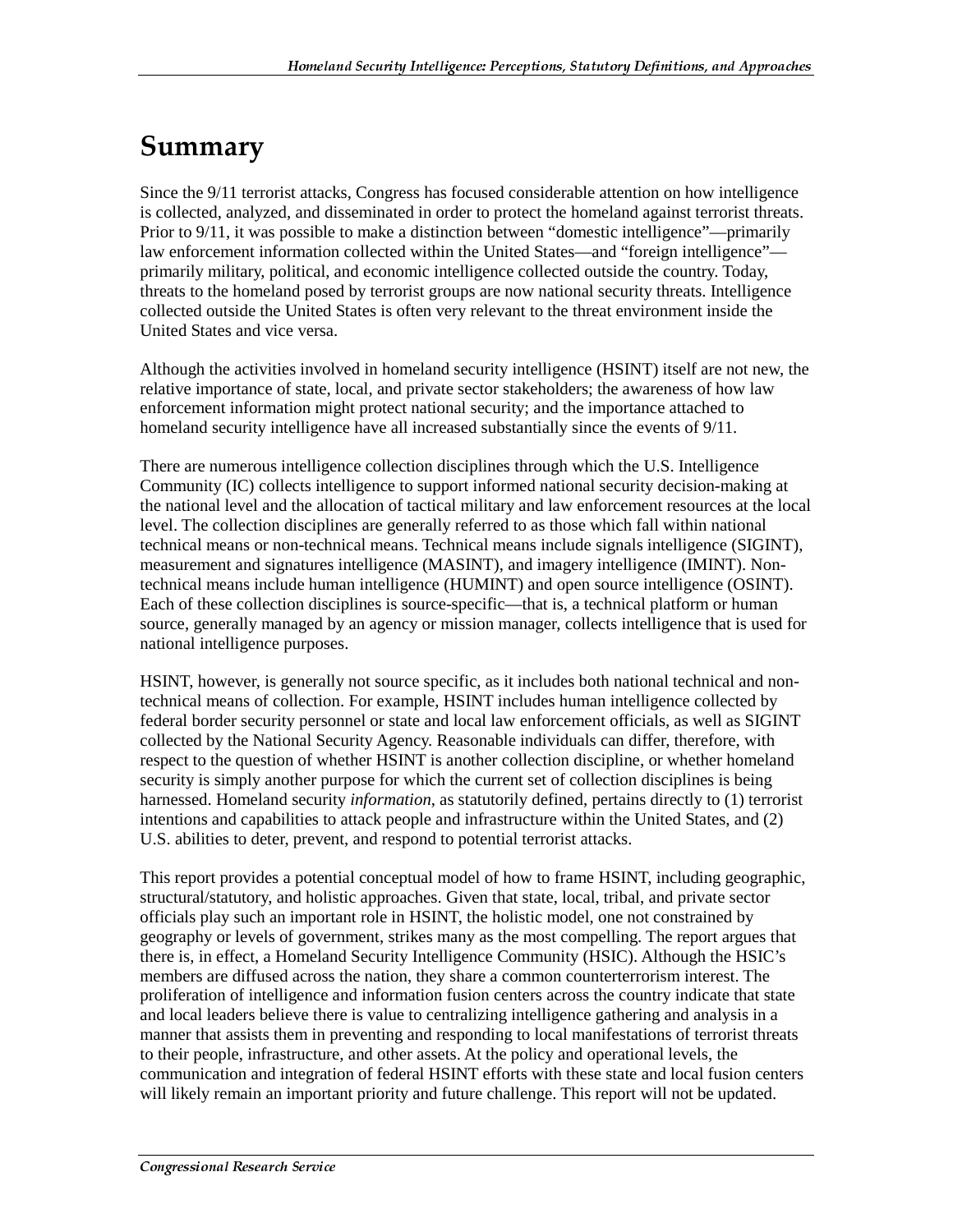### **Contents**

| The National Intelligence Strategy, National Strategy for Homeland Security, and |  |
|----------------------------------------------------------------------------------|--|
|                                                                                  |  |
|                                                                                  |  |
|                                                                                  |  |
|                                                                                  |  |
|                                                                                  |  |
|                                                                                  |  |
|                                                                                  |  |

#### **Figures**

|--|

#### **Tables**

#### Contacts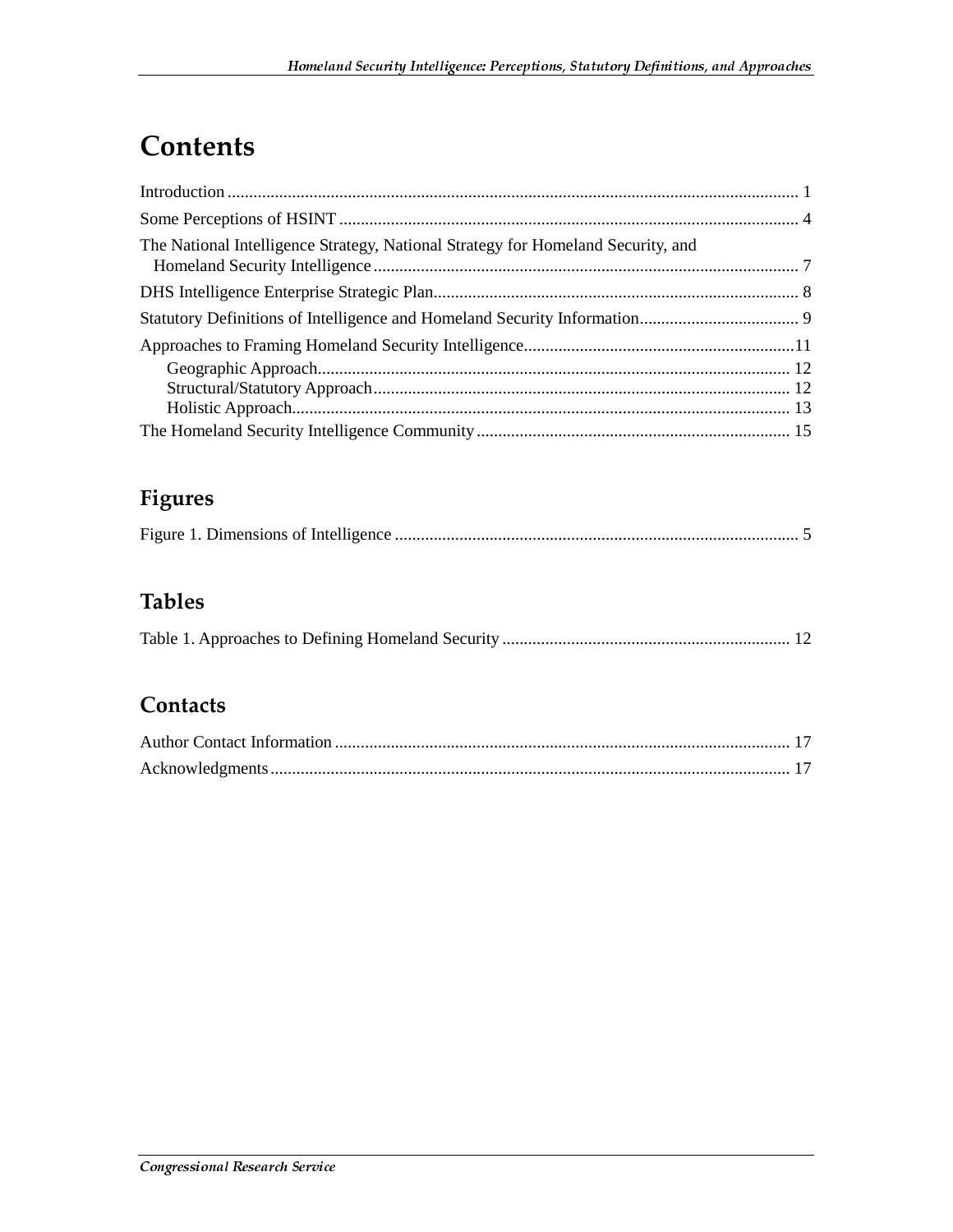# Introduction<sup>1</sup>

Since the 9/11 terrorist attacks, Congress has not only focused considerable attention on how intelligence is collected, analyzed, and disseminated in order to protect the homeland against terrorism, but also what should such intelligence encompass. A discussion of what constitutes "homeland security intelligence" and how it nests within the broader intelligence discipline may be useful background as Congress continues to examine a broad range of homeland security issues.

Prior to 9/11, it was possible to make a distinction between "domestic intelligence"—primarily law enforcement information collected within the United States—and "foreign intelligence" primarily military, political, and economic intelligence collected outside the country. Today, this distinction is blurred. Threats to the homeland posed by terrorist groups are national security threats, and intelligence collected outside the United States is often very relevant to the threat environment inside the United States and vice versa.

The National Commission on Terrorist Attacks Upon the United States (hereafter the 9/11 Commission) stated that one of the challenges in preventing terrorist attacks is bridging the "foreign-domestic divide."<sup>2</sup> The 9/11 Commission used this term for the divide that it found not only within the Intelligence Community (IC), but also between the agencies of the IC dedicated to the traditional foreign intelligence mission, and those agencies responsible for the homeland security intelligence (HSINT) and law enforcement missions. Some might categorize security intelligence and law enforcement (criminal) intelligence as "non-traditional" intelligence.<sup>3</sup> Yet, the scope and composition of this non-traditional or homeland security intelligence remains somewhat nebulous.

 $<sup>1</sup>$  A forthcoming report will describe the various elements of the DHS intelligence enterprise in homeland security</sup> intelligence and the implementation of DHS Secretary Michael Chertoff's intelligence initiatives outlined in the department's 2005, "Second Stage Review." The question of how the U.S. government should organize to implement an effective homeland security intelligence function, e.g., the appropriate roles and responsibilities, and attendant deconfliction of overlapping jurisdictions, of the FBI and DHS intelligence elements, are beyond the scope of this report.

<sup>2</sup> See National Commission on Terrorist Attacks Upon the United States, *The 9/11 Commission Report*, July 22, 2004, pp. 400-406.. Hereafter referred to as the *9/11 Commission Report*. http://www.9-11commission.gov

<sup>&</sup>lt;sup>3</sup> See testimony of Charles Allen, Chief Intelligence Officer of the Department of Homeland Security, before the House Committee on Homeland Security, Subcommittee on Intelligence, Information, and Terrorism Risk Assessment, and the House Permanent Select Committee on Intelligence, Subcommittee on Terrorism/HUMINT, Analysis and Counterintelligence, Oct. 19, 2005. Mr. Allen stated, "My role—and my goal—as Chief Intelligence Officer is to see that homeland security intelligence, a blend of traditional and non-traditional intelligence that produces unique and actionable insights, takes its place alongside the other kinds of intelligence as an indispensable tool for securing the nation."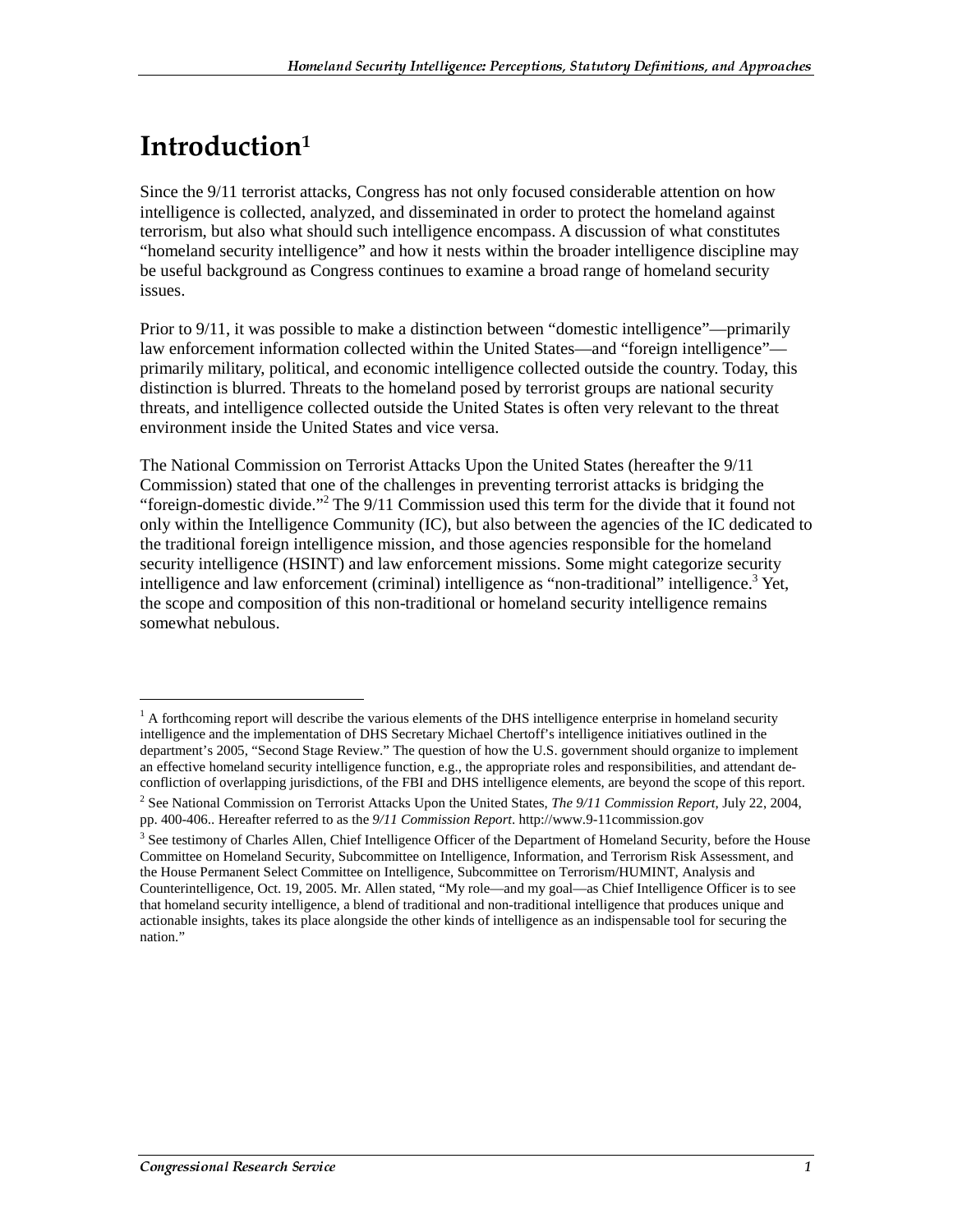At the broadest level, there is a plethora of definitions for intelligence.<sup>4</sup> Most explain the various types of clandestine intelligence, the methods of intelligence collection (the "-Ints"), intelligence consumers, the purposes for which intelligence is collected, and the intelligence cycle. $5$ Traditional intelligence collection done clandestinely<sup>6</sup> and overtly,<sup>7</sup> largely at the federal level, to inform national-level policymakers is often differentiated from criminal intelligence gathered by a broader set of federal, state, and local actors generally for law enforcement purposes. Some argue that given that the end result in a criminal case is successful prosecution, that criminal intelligence gathering is largely reactive—a crime takes place, and "intelligence" or evidence is collected to support a prosecution. However, intelligence gathering can also be used to advance the causes of national security, as state and local law enforcement agencies can be viewed as the nation's counterterrorism "eyes and ears."<sup>8</sup> Arguably, not all criminal intelligence gathering is reactive, as some law enforcement organizations and intelligence fusion centers use proactive intelligence gathering techniques, such as the recruitment of human assets, to prevent terrorist attacks.

The terms domestic intelligence and homeland security intelligence are often used colloquially and interchangeably by some observers. Depending on how one defines "homeland security," this may be understandable. If, however, one bounds the activities associated with intelligence geographically, a systemic malady which was at least a proximate cause of the intelligence failure resulting in the terrorist attacks of September 11, 2001, the two terms are inherently distinct. That is, domestic intelligence could be defined as that which is collected, analyzed, and disseminated within the United States; yet, homeland security intelligence may be much more broadly defined

<sup>&</sup>lt;sup>4</sup> The terms data, information, and intelligence are generally (mis)interpreted to have the same meaning. One manner of differentiating among these terms is the extent to which value has been added to the raw data regardless of whether it was collected through overt or clandestine means. The terms exist along a continuum, with data at the far left and intelligence at the far right; as one moves from left to right, additional value and context is added to discrete or posited facts to provide enhanced meaning to an ultimate consumer. Information collected clandestinely may or may not be of any inherently greater value than information collected through open source methods. Information collected is "raw" until its sources have been evaluated, the information is combined or corroborated by other sources, and analytical and due diligence methodologies are applied to ascertain the information's value. Lack of such critical evaluations can lead to flawed "intelligence" being provided to consumers who may take action based on the intelligence.

<sup>&</sup>lt;sup>5</sup> The intelligence cycle is an iterative process in which collection requirements based on national security threats are developed, and intelligence is collected, analyzed, and disseminated to a broad range of consumers. Consumers sometimes provide feedback on the finished intelligence products, which can be used to refine any part of the intelligence cycle to ensure that consumers are getting the intelligence they need to make informed decisions and/or take appropriate actions.

<sup>&</sup>lt;sup>6</sup> Intelligence is collected clandestinely by the U.S. Intelligence Community and includes a wide variety of human and national technical means, as outlined below.

 $7$  Open-source intelligence, or that which is collected through sources available to the general public globally, while long a tool of foreign intelligence-oriented agencies, has become relatively more important in the post-Cold War era. Pursuant to a recommendation of the WMD Commission, Congress in the *Intelligence Reform and Terrorism Prevention Act of 2004*, identified open source intelligence as a "valuable source that must be integrated into the intelligence cycle." The Act recommended that the Director of National Intelligence establish an Open Source Center and this was done in November 2005. The Center's mission is to "advance the Intelligence Community's exploitation of openly available information to include the Internet, databases, press, radio, television, video geospatial data, photos, and commercial imagery. It would build on the established expertise of the CIA's Foreign Broadcast Information Service (FBIS), which has provided the U.S. Government a broad range of highly valued products and service since 1941." See P.L. 108-458, Dec. 17, 2004, §1052, 118 Stat. 3683 and the Office of the Director of National Intelligence, *Press Release,* Nov. 8, 2005. https://www.cia.gov/news-information/press-releases-statements/press-release-archive-2005/pr11082005.html.

<sup>8</sup> See Marilyn Peterson, *Intelligence-Led Policing: The New Intelligence Architecture*, U.S. Department of Justice, Office of Justice Programs, Bureau of Justice Assistance, Sept. 2005.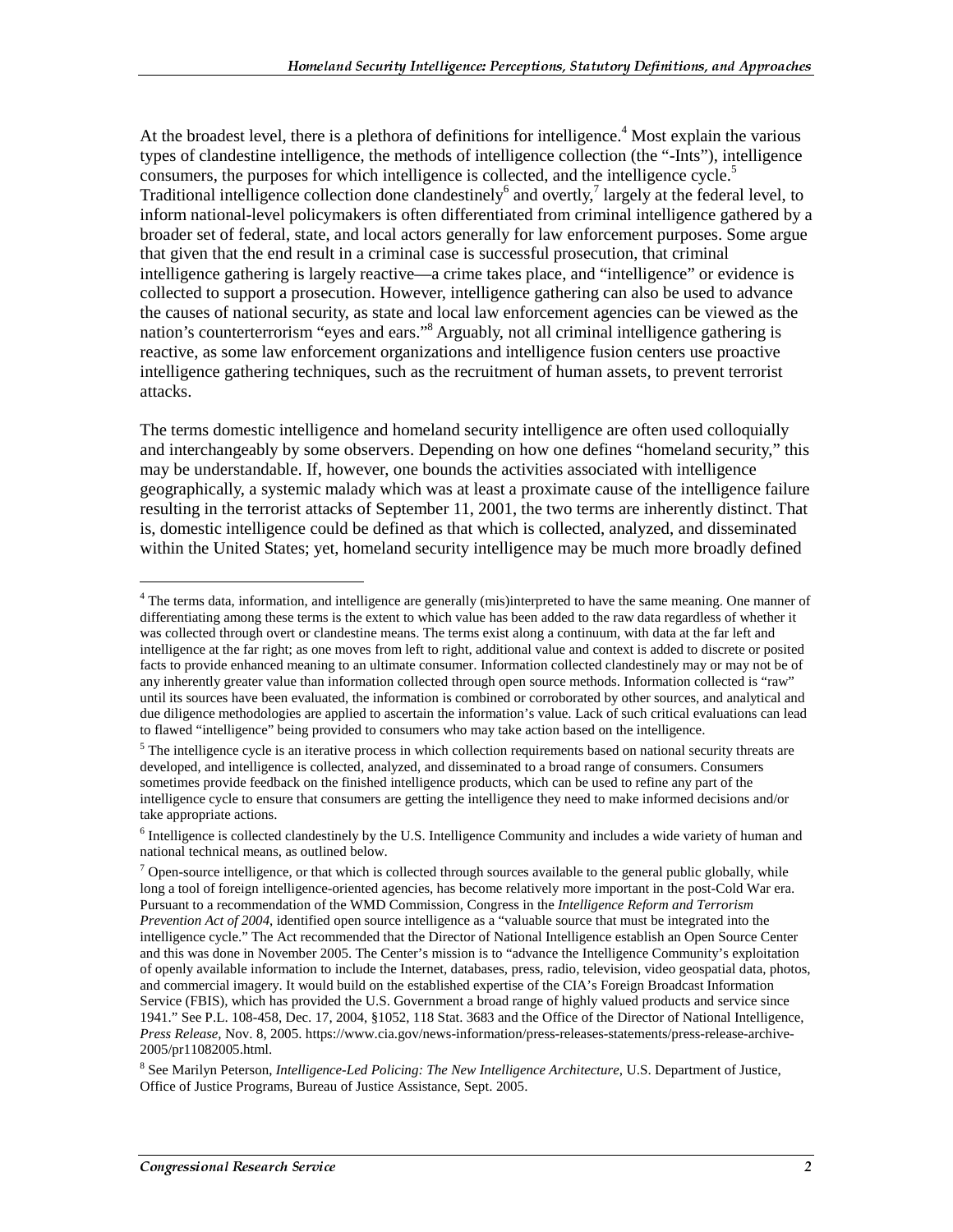without regard to the geographic origin of the intelligence collected. The rationale for the integration of what is traditionally defined as foreign intelligence with that which is thought of as domestic intelligence is concisely stated by former Director of National Intelligence (DNI) Ambassador John Negroponte: "What happens abroad can kill us at home."<sup>9</sup>

One of the broadest definitions of intelligence is that "intelligence is knowledge, organization, and activity."<sup>10</sup> Arguably, one of the most meaningful purposes of intelligence is "to establish where the danger lies."<sup>11</sup> Some would argue based on this definition that "intelligence is intelligence"—that is, differentiating traditional from non-traditional intelligence is a theoretical matter which may have little relation to the end result—protecting national security. This argument might continue that threats to U.S. national security by and large originate overseas and, since its formal and statutory inception in 1947, the U.S. Intelligence Community has always been the first line of defense in identifying and understanding these threats. Although compelling, this argument could lead some observers to conclude that the state, local, and private sector intelligence players are simply "bolt on" modules to the existing federal community. Such a status quo plus model could be interpreted by some to mean that state, local, and private sector entities are new and passive consumers of federally gathered and analyzed intelligence products, yet not necessarily full intelligence cycle partners. This may not necessarily be the case, as state, local, and private sector organizations have taken on a more activist and proactive role in protecting their populations and infrastructure, a role that includes collecting their own intelligence while working with federal law enforcement and IC partners stationed in Washington, DC, and within their respective districts. $^{12}$ 

The "intelligence is intelligence" position might beg the question of what is the most appropriate strategy for homeland security intelligence—a "top-down" federally driven model where the traditional "Ints" are dominant, a "bottom-up" state, local, and private sector model where the thousands of state and local law enforcement intelligence collectors are dominant, or some unique partnership that strikes a balance between these two extreme models? To some extent, HSINT may be perceived by some as a federally led "top-down" model through which the federal government's intelligence entities provide raw intelligence and/or finished terrorism threat assessments to state, local, and tribal law enforcement entities which may make independent determinations of whether the intelligence is actionable. Another alternative is a "bottom up"

 $\overline{a}$ 

<sup>&</sup>lt;sup>9</sup> See speech of John D. Negroponte, Director of National Intelligence, before the U.S. Chamber of Commerce, July 10, 2006.

<sup>10</sup> Sherman Kent, *Strategic Intelligence for American World Policy* (Hamden, CT: Archon, 1965). Hereafter referred to as "Kent, *Strategic Intelligence*." Dr. Kent was, however, quick to point out that the knowledge, organization and activity to which he referred was "high-level, foreign, positive intelligence." According to Dr. Kent, it was important to note that what was excluded from this definition of intelligence was (1) "the domestic scene ... it is not concerned with what goes on in the United States," and (2) the "police function." The "positive comes into the phrase to denote that the intelligence in question is not so-called counterintelligence and counter-espionage nor any other sort of intelligence designed to uncover domestically produced traitors or imported foreign agents." Not that Dr. Kent discounted the importance of this other type of intelligence; indeed he referred to it as "security intelligence," a definition which will be explored further below. Dr. Kent is the namesake for the Central Intelligence Agency's Sherman Kent School of Intelligence Analysis.

<sup>&</sup>lt;sup>11</sup> See Thomas Powers, *Intelligence Wars: American Secret History From Hitler to Al-Qaeda* (New York Review Books, 2002), p. 381.

<sup>&</sup>lt;sup>12</sup> Some of the benefits and challenges associated with using state and local law enforcement in the War on Terrorism are outlined in K. Jack Riley, Gregory F. Treverton, Jeremy M. Wilson, and Lois M. Davis, *State and Local Intelligence in the War on Terrorism*, a RAND, Infrastructure, Safety and Environment Study, 2005.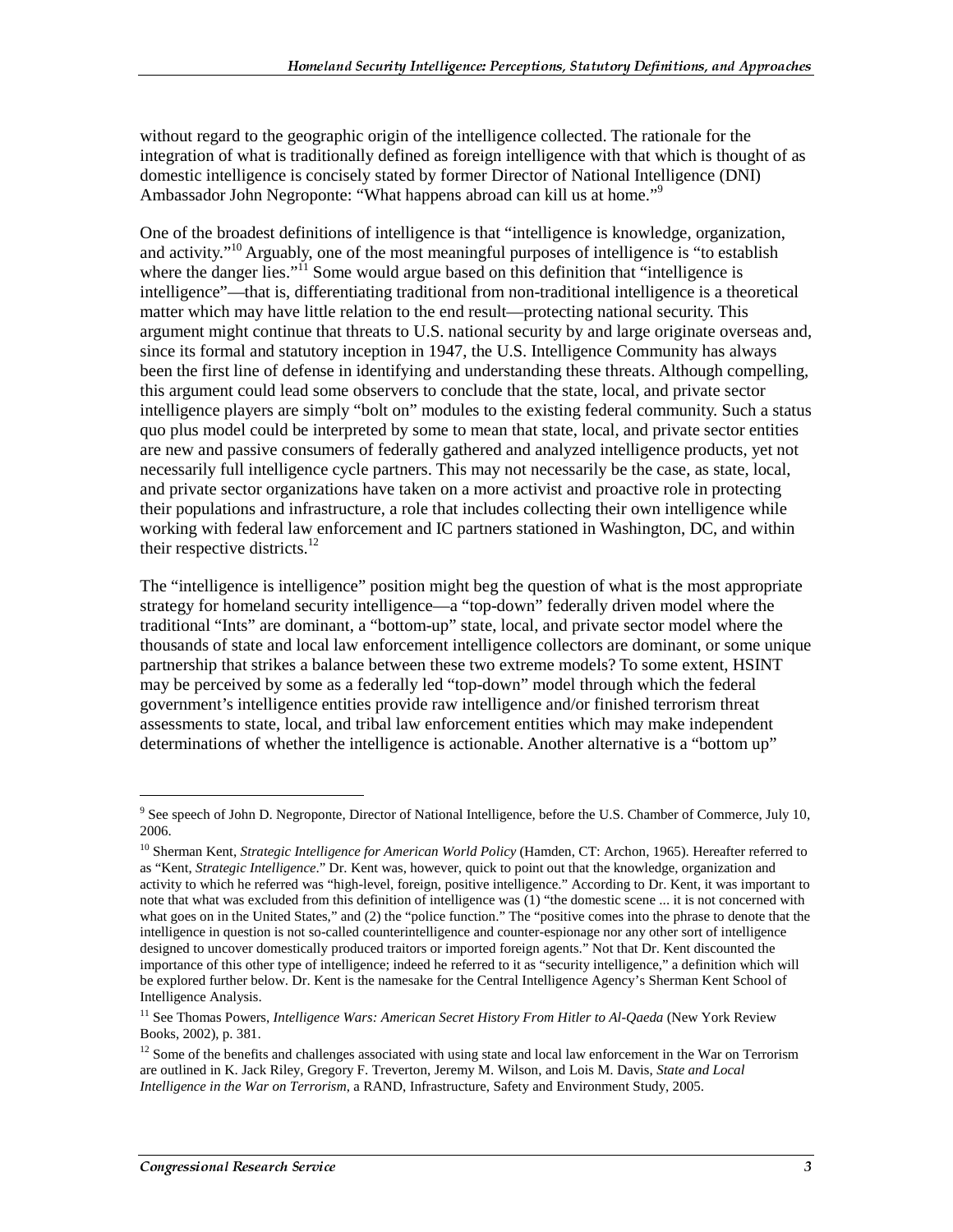model through which criminal intelligence, $^{13}$  of the type collected long before the events of September 11, 2001, provides an assessment of the local environments in which a national security and/or a criminal threat might become a reality. A third model, among others, might envision a less hierarchical or a more decentralized structure in which roles and responsibilities of federal, state, and local players are more clearly delineated, information shared more widely, and coordination between law enforcement and traditional intelligence actors closer. These models will be highlighted below.

Some perceptions of HSINT among leaders in the IC and observers of the intelligence process are illustrative.

### Some Perceptions of HSINT

Leaders within the Intelligence and Homeland Security communities often speak openly about the responsibilities, priorities, accomplishments, and challenges their agencies face. The nation's first DNI, Ambassador John Negroponte, stated that the Intelligence Community has tasked itself with "bolstering intelligence support for homeland security as enterprise objective number one."14 He spoke of this priority within the context of the DNI's mandate resulting from the *Intelligence Reform and Terrorism Prevention Act of 2004 (IRTPA)* to "integrate the foreign, military and domestic dimensions of the United States intelligence into a unified enterprise" and "connecting the dots across the foreign-domestic divide."15 At the aggregate level, even if it is assumed that there is one unified intelligence discipline, according to Ambassador Negroponte, there are three different *dimensions* of intelligence—foreign, military,<sup>16</sup> and domestic. Under this school of thought, HSINT could become another dimension of intelligence that is distinct in some manners, yet overlaps with the aforementioned dimensions. At a relatively simplistic level, the relationships among the dimensions of intelligence could be depicted according to **Figure 1** below.

 $13$  Part of the complexity of framing HSINT is the relationship between criminal or law enforcement intelligence and traditional foreign intelligence. Generally, the interpretation of traditional foreign intelligence is that it is collected covertly and overseas, and is provided to policymakers to inform national security decisions and actions. By contrast and in general, criminal intelligence is gathered overtly or clandestinely and domestically as evidence to support a prosecution of a criminal act, or to learn more about a criminal enterprise. For further information on criminal intelligence, see RAND, *State and Local Intelligence in the War on Terrorism*, 2005, by K. Jack Riley et al.; U.S. Department of Justice, Office of Justice Programs, Bureau of Justice Assistance, *Intelligence-Led Policing: The New Intelligence Architecture*, Sept. 2005; and David L. Carter *Law Enforcement Intelligence: A Guide for State, Local and Tribal Law Enforcement Agencies,* Nov. 2004. For information on the relationships between law enforcement intelligence and foreign intelligence, see CRS Report RL30252, *Intelligence and Law Enforcement: Countering Transnational Threats to the U.S.*, by Richard A. Best Jr. See also, Richard A. Posner, *Remaking Domestic Intelligence* (Stanford, CA: Hoover Institution Press, 2005).

<sup>&</sup>lt;sup>14</sup> See speech of then-DNI John D. Negroponte before the U.S. Chamber of Commerce, July 10, 2006.

 $15$  Ibid

<sup>&</sup>lt;sup>16</sup> At the most general level, military intelligence is that which is collected, analyzed, disseminated, and possibly acted upon by Department of Defense entities (including the Armed Forces intelligence elements, the Unified Commands, the combat support agencies of the National Reconnaissance Office, National Security Agency and National Geospatial-Intelligence Agency, as well as the Defense Intelligence Agency) and is related to another foreign power's capabilities to attack U.S. national interests militarily. For more information, see "U.S. Intelligence Community" at http://www.intelligence.gov/1-members.shtml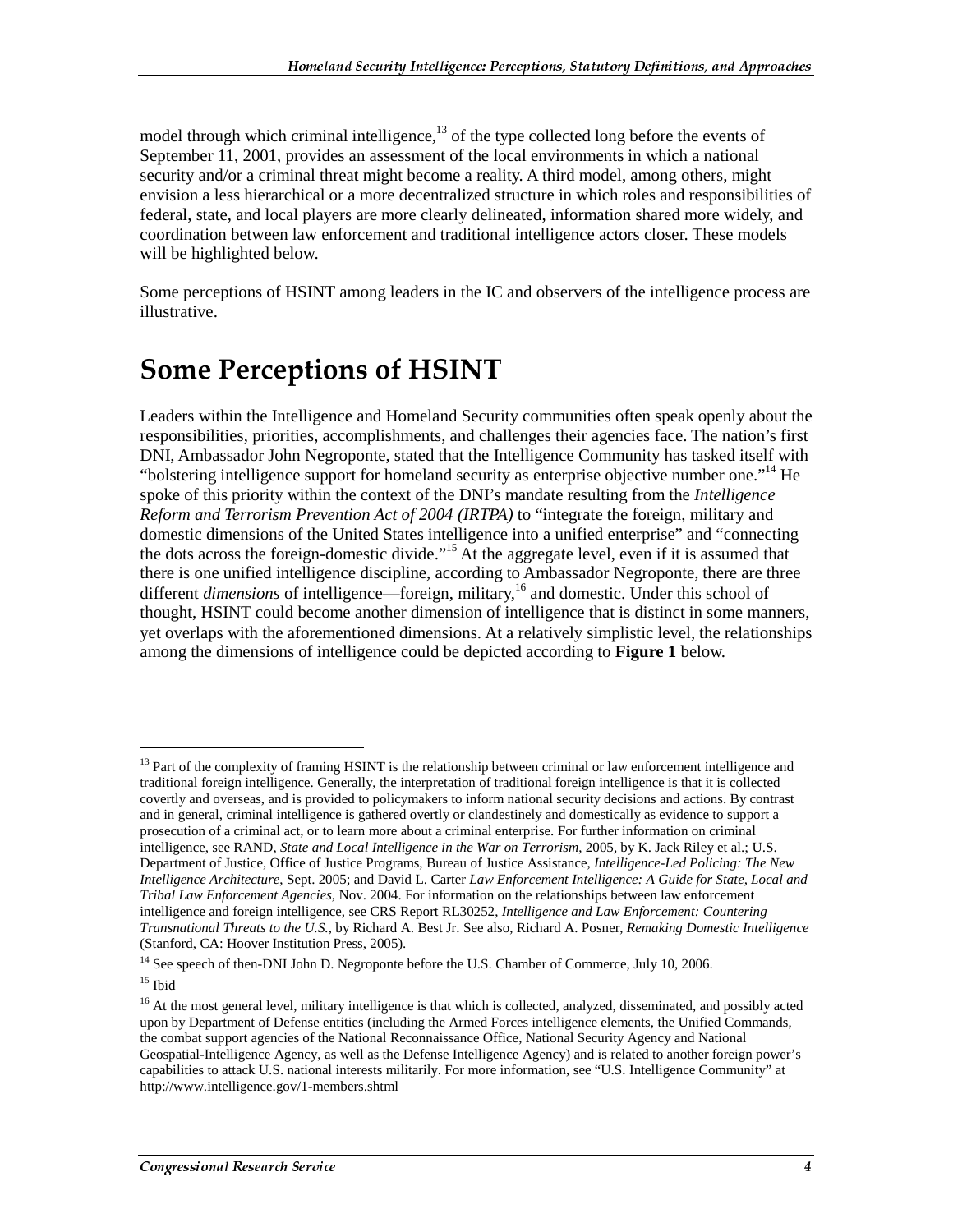

Figure 1. Dimensions of Intelligence

Although each of the dimensions of intelligence (referred to above) could be further subdivided, the domestic intelligence dimension, under a broad understanding of the term, would include the role state, local, tribal, and private sector entities play in collecting, analyzing, and disseminating information and intelligence within their respective areas of jurisdiction or industries. DNI Negroponte has defined the domestic agenda as "institution building and information sharing without damaging the fabric and values of our political culture."<sup>17</sup> With respect to institution building, the approach remains federal-centric. Ambassador Negroponte referred specifically to the refinement of the FBI's National Security Branch, the further development of the National Counterterrorism Center (NCTC), as well as the development of the DHS Office of Intelligence and Analysis. State governments, local law enforcement, the private sector, and tribal entities were mentioned at a procedural level—that is, in the sense of "facilitating these multidirectional flow of information. $^{7,18}$ 

Former Secretary of Homeland Security Michael Chertoff provided his insights into and thoughts about defining the scope of HSINT. Using the metaphor of intelligence as the "radar of the  $21<sup>st</sup>$ century" to provide early warning of terrorist attacks, he stated,

Intelligence, as you know, is not only about spies and satellites. Intelligence is about the thousands and thousands of routine, everyday observations and activities. Surveillance, interactions—each of which may be taken in isolation as not a particularly meaningful piece of information, but when fused together, gives us a sense of the patterns and the flow that really is at the core of what intelligence analysis is all about ... . We (DHS) actually generate a lot of intelligence ... we have many interactions every day, every hour at the border, on airplanes, and with the Coast Guard.<sup>19</sup>

 $^{17}$  Ibid.

 $18$  Ibid.

<sup>&</sup>lt;sup>19</sup> See Remarks by Secretary of Homeland Security Michael Chertoff, 2006 Bureau of Justice Assistance, U.S. (continued...)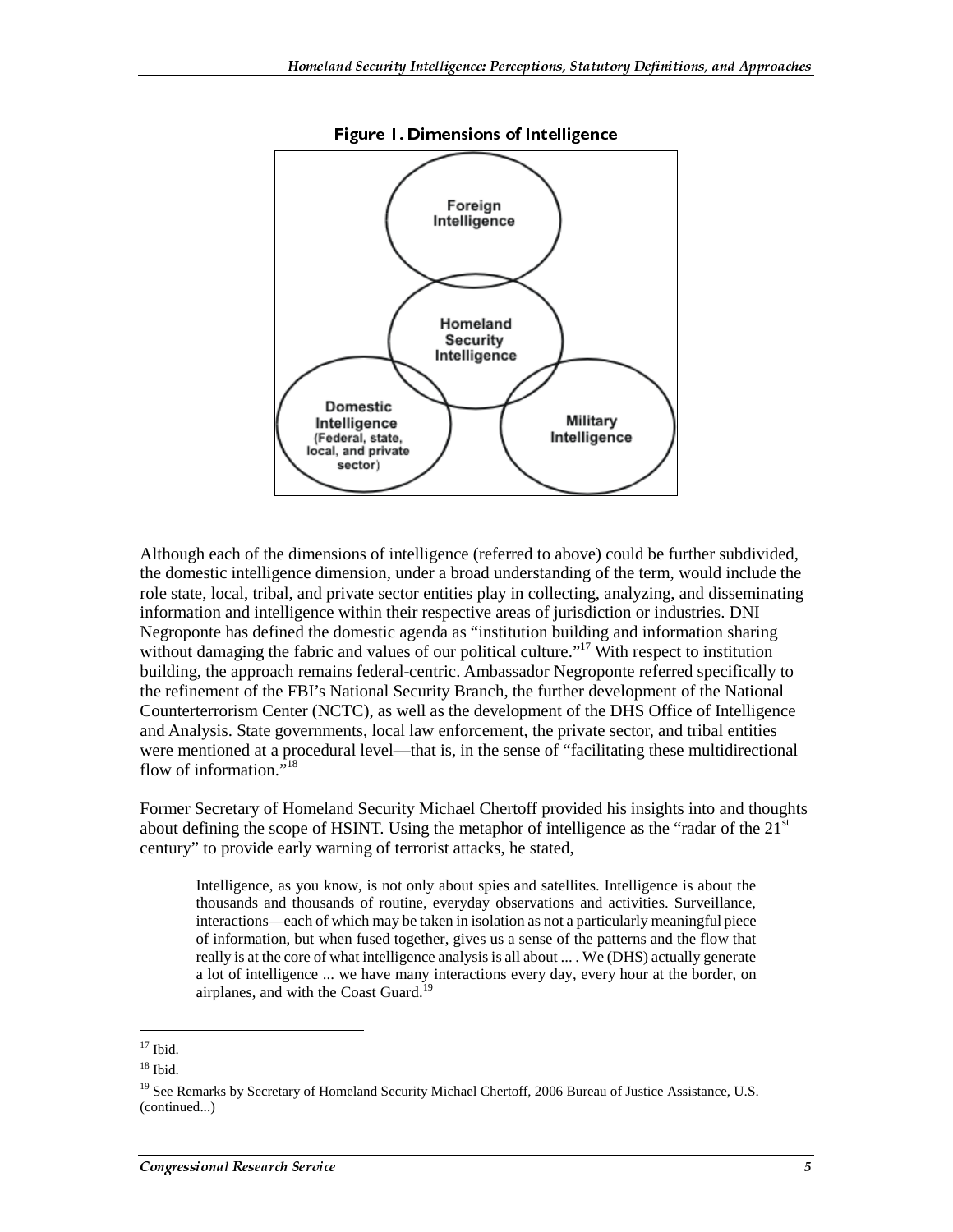Some observers have characterized domestic intelligence in the following manner:

Domestic intelligence entails the range of activities focused on protecting the United States from threats mostly of foreign origin. Focused narrowly, it includes the FBI's counterterrorism work with local law enforcement. On a much broader scale, however, it also involves a broader set of intelligence activities overseen by the Director of National Intelligence, the secretary of defense, the attorney general, and the secretary of homeland security. The goal is to integrate federal, state and local governments, and, when appropriate, the private sector on a secure collaborative network to stop our enemies before they act. Those enemies include individuals and groups attempting to transport weapons of mass destruction, international terrorists, organized criminals, narcotics traffickers, and countries that are working alone or in combination against U.S. interests. $20$ 

Another observer has defined "domestic national security intelligence" as

intelligence concerning the threat of major, politically motivated violence, or equal grievous harm to national security or the economy, inflicted within the nation's territorial limits by international terrorists, homegrown terrorists, or spies of saboteurs employed or financed by foreign nations. $21$ 

According to Dr. Sherman Kent, security intelligence is defined as

the intelligence behind the police function. Its job is to protect the nation and its members from malefactors who are working to our national and individual hurt. In one of its most dramatic forms it is the intelligence which continuously is trying to put the finger on clandestine agents sent here by foreign powers. In another, it is the activity which protects our frontiers against other undesirable gatecrashers: illegal entrants, smugglers, dope runners, and so on... By and large, security intelligence is the knowledge and the activity which our defensive police forces must have before they take specific action against the individual illwisher or  $i$ ll-doer.<sup>22</sup>

Some of the similarities between these perceptions include (1) a fundamental belief that intelligence is the first line of defense for the nation,<sup>23</sup> (2) threats to U.S. national security are largely, although not solely, of foreign origin, and (3) there is a national intelligence role for nontraditional players (largely state, local, tribal law enforcement, as well as the private sector), a role in which they make contributions to preventing terrorist attacks or other inimical acts directed against U.S. citizens within the United States. Others, however, may account for the difference in these perceptions as being associated with the explicit roles and responsibilities that these nontraditional entities play. Are these entities solely recipients of federally collected raw and finished intelligence products? At a policy and, importantly, local level, are non-traditional players viewed by federal personnel as equal partners, and/or "force multipliers?" At the federal level, what

 $\overline{a}$ 

<sup>(...</sup>continued)

Department of Justice and SEARCH Symposium on Justice and Public Safety Information Sharing, Mar. 14, 2006. 20 See Rand Beers et al., *The Forgotten Homeland; A Century Foundation Task Force Report*, 2006, p. 149.

<sup>21</sup> See Posner, *Remaking Domestic Intelligence*.

<sup>22</sup> Kent, *Strategic Intelligence*, pp. 209-210.

<sup>&</sup>lt;sup>23</sup> Intelligence played an important role in the alleged plot in 2006 to blow up several commercial air flights from London to the United States. According to Deputy Commissioner Peter Clarke, Head of the United Kingdom's (U.K.) Anti-Terrorist Branch, "The Investigation has focused on intelligence, which suggested that a plot was in existence to blow up transatlantic passenger aircraft, in flight." See Statement of Peter Clarke, Aug. 10, 2006.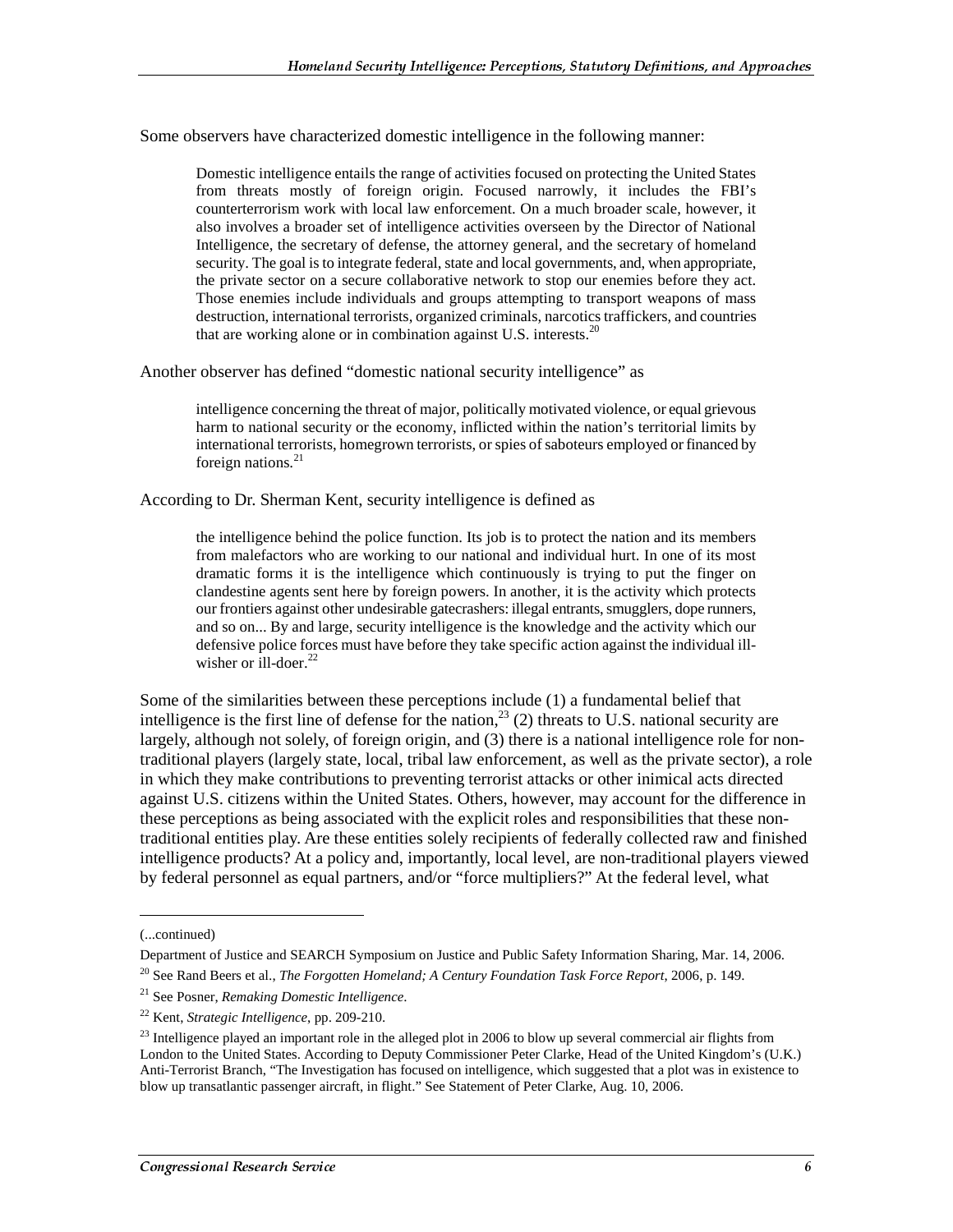policies and mechanisms are in place to provide those non-traditional entities with feedback on the intelligence they collect and provide to the federal government?

Although the breadth of these questions is beyond the scope of this report, it may be illustrative to view HSINT through the eyes of national strategy.

## The National Intelligence Strategy, National Strategy for Homeland Security, and Homeland **Security Intelligence**

According to the DNI's *National Intelligence Strategy of the United States of America: Transformation Through Integration and Innovation*, one of the basic objectives is to "build an integrated intelligence capability to address threats to the homeland, consistent with U.S. laws and the protection of privacy and civil liberties."<sup>24</sup>

The strategy stipulates that the nature of the transnational threats to the United States "force us to rethink the way we conduct intelligence collection at home and its relationship with traditional intelligence methods abroad." Moreover, the strategy states that

U.S. intelligence elements must focus their capabilities to ensure that (1) Intelligence elements in the Departments of Justice and Homeland Security are properly resourced and closely integrated within the larger Intelligence Community, (2) all Intelligence Community components assist in facilitating the integration of collection and analysis against terrorists, weapons of mass destruction, and other threats to the homeland, and (3) state, local, and tribal entities and the private sector are connected to our homeland security and intelligence efforts.<sup>25</sup>

Any national strategy, one could argue, by definition focuses on and provides direction to only those agencies that the federal government controls. A broader reach and/or direction to entities beyond this purview might run the risk of presupposing that the affected community(ies) agree with the national strategy and/or have the resources to implement such direction. Therefore, it may be appropriate that the *National Intelligence Strategy*, while recognizing a homeland security intelligence role for state, local, and tribal entities, as well as the private sector, does so only in a general manner that does not stipulate the activities these communities will implement as part of the broader community of entities working to protect U.S. national security.

It could also be argued, that while the *National Intelligence Strategy* calls for state, local, and tribal entities to be "connected to our homeland security and intelligence efforts," it nevertheless envisions homeland security intelligence as being driven, in large part, by the federal entities most associated with the domestic intelligence mission—that is, the activities undertaken by the intelligence elements of the Departments of Justice and Homeland Security. How the term "connected" is defined becomes of critical importance, as it implies communication and the sharing of information among federal, state, and local intelligence officials.

<sup>&</sup>lt;sup>24</sup> Office of the Director of National Intelligence, *The National Intelligence Strategy of the United States of America: Transformation Through Integration and Innovation*, Oct. 2005, p. 5.

 $^{25}$  Ibid, p. 11.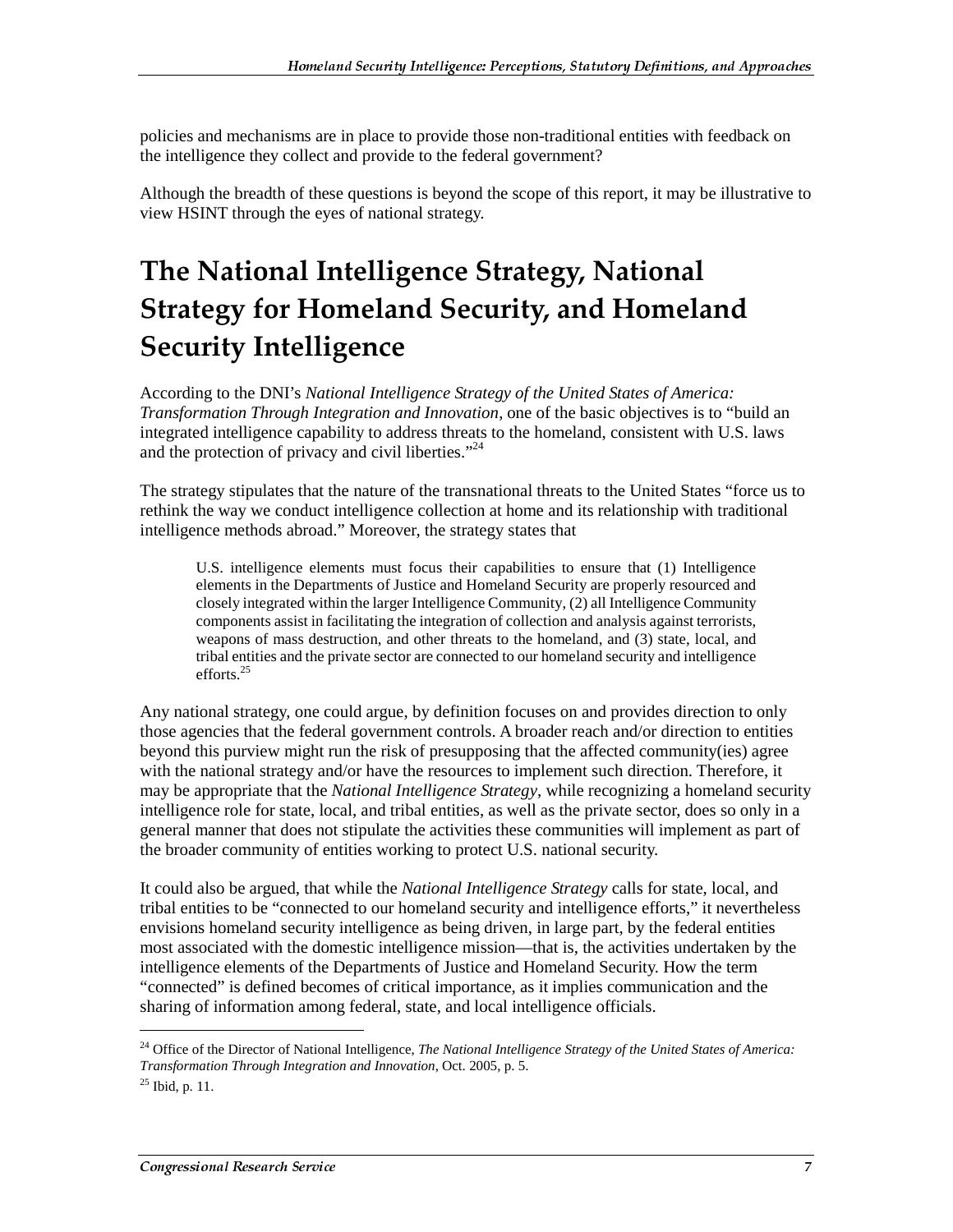The *National Strategy for Homeland Security* published in October 2007, is more explicit about the role of state, local, tribal, and even private sector elements. It stresses that homeland security is a shared responsibility.<sup>26</sup> Consistent with this theme, the strategy highlights the importance of collaboration in the realm of homeland security intelligence. It characterizes the process of identifying, locating, and uncovering terrorist activity—the core objective of homeland security intelligence—as multifaceted. The strategy specifies the ways government at all levels and the private sector need to contribute to the homeland security effort. It also notes the importance of an "integrated Information Sharing Environment that supports the vertical and horizontal distribution of terrorism-related information....<sup>"27</sup>

The sharing of homeland security intelligence has been a particular priority for the Congress, which directed the establishment of the Information Sharing Environment in the *IRTPA.* Later, in the *Implementing Recommendations of the 9/11 Commission Act of 2007 (9/11 Act)*, Congress directed DHS to undertake additional initiatives, including the following:<sup>28</sup>

- Establish department-wide procedures for review and analysis of information provided by state, local, tribal, and private sector elements; integrate that information into DHS intelligence products, and disseminate to federal partners within the IC.
- Evaluate how DHS components are utilizing homeland security information and participating in the Information Sharing Environment.
- Establish a DHS State, Local, and Regional Fusion Center Initiative to establish partnerships with state, local, and regional fusion centers.
- Coordinate and oversee the creation of an Interagency Threat Assessment and Coordination Group (ITACG) that will bring state, local, and tribal law enforcement and intelligence analysts to work in the National Counterterrorism Center.

### DHS Intelligence Enterprise Strategic Plan

The DHS intelligence strategy has four main elements: (1) vision, (2) mission, (3) definitions, and (4) goals and objectives.<sup>29</sup> While the strategy does not specifically define HSINT, it provides a vision for the DHS intelligence enterprise as being "an integrated ... enterprise that provides a decisive information advantage to the guardians of our homeland security."<sup>30</sup> According to the strategy, the mission of the DHS intelligence enterprise is to

provide valuable, actionable intelligence and intelligence-related information for and among the National leadership, all components of DHS, our federal partners, state, local, territorial, tribal, and private sector customers. We ensure that information is gathered from all relevant DHS field operations and is fused with information from other members of the Intelligence

 $\overline{a}$ 

<sup>26</sup> Executive Office of the President, Homeland Security Council, *National Strategy for Homeland Security*, Oct. 2007, p. 4.

 $27$  Ibid., pp. 19-20.

<sup>28</sup> P.L. 110-53, August 3, 2007, §204 (a) and (c) 121 Stat. 307-8, and §210A, 121 Stat. 317-18.

<sup>&</sup>lt;sup>29</sup> See DHS Intelligence Enterprise Strategic Plan, Oct. 2006. http://www.fas.org/irp/agency/dhs/stratplan.pdf 30 Ibid, p.3.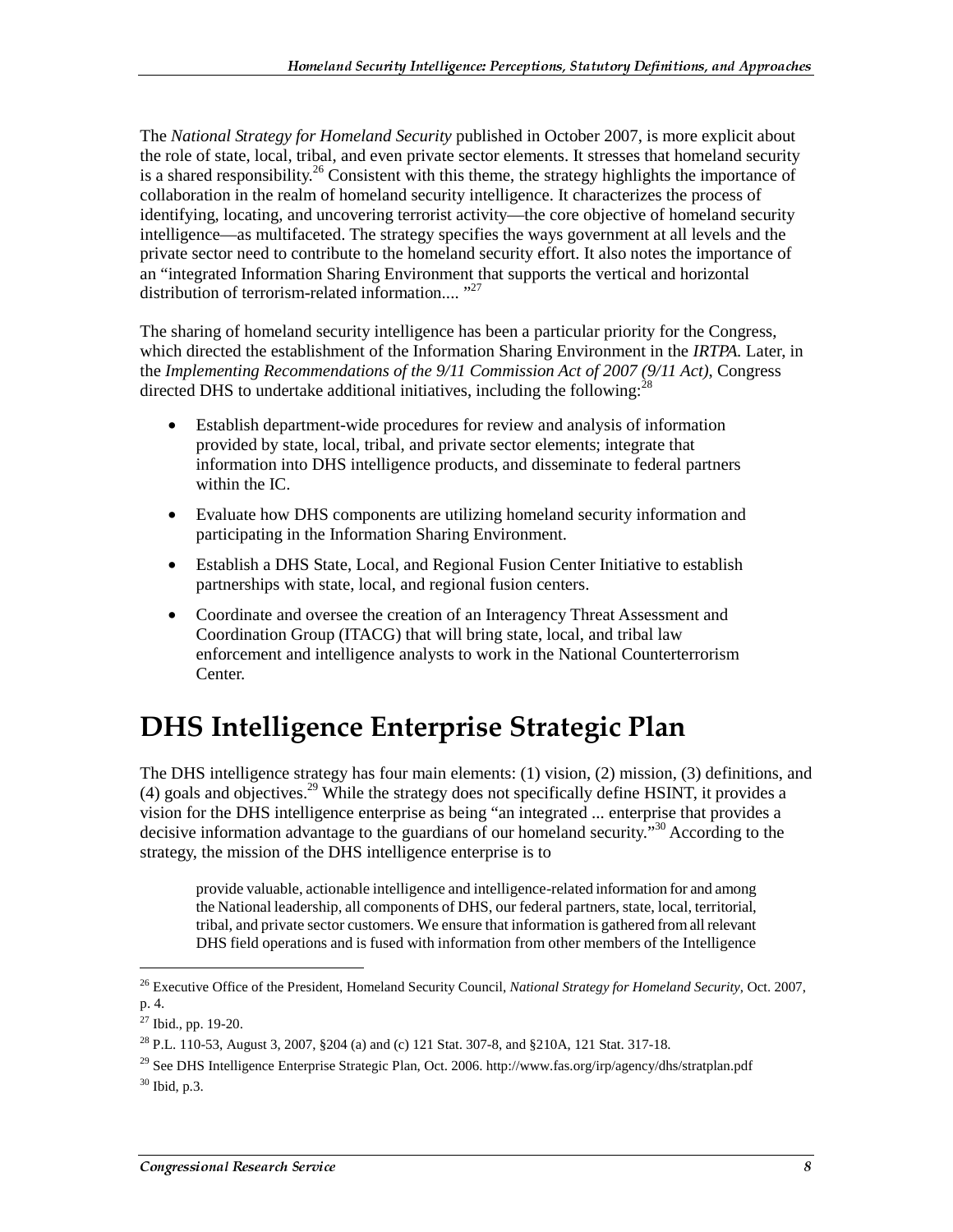Community to produce accurate, timely, and actionable intelligence products and services. We independently collate, analyze, coordinate, disseminate, and manage threat information affecting the homeland.<sup>31</sup>

Implicit in this strategy is the DHS adoption of the definition of homeland security information outlined in the *Homeland Security Act of 2002.*

### **Statutory Definitions of Intelligence and Homeland Security Information**

Homeland security *intelligence* is not a term that is as yet defined or codified in law.<sup>32</sup> The term and activities associated with it include—and go beyond—the definitions of the two traditional types of intelligence commonly defined in law and executive orders: foreign intelligence and counterintelligence. And, more recently, definitions of these two types of intelligence have been supplemented by the terms "national intelligence" and "intelligence related to national security."

As with most intelligence-related terms, individuals attach their own interpretations and perceptions to HSINT. While there may be some commonly held perceptions about how HSINT is defined, it is also possible that individuals use the terms freely, but without a true common understanding of the scope and breadth of activities that may be consistent with homeland security intelligence. The primary statutory definition that applies is that which appears in the *Homeland Security Act of 2002*, which defines homeland security *information* as

any information possessed by a federal, state, or local agency that (a) related to the threat of terrorist activity, (b) relates to the ability to prevent, interdict or disrupt terrorist activity, (c) would improve the identification or investigation of a suspected terrorist or terrorist organization; or (d) would improve the response to a terrorist act.<sup>33</sup>

 $31$  Ibid

<sup>32</sup> Homeland security *intelligence* could likely be defined as a more refined and finished version of homeland security *information*. The nexus to terrorism and terrorist-related events is direct and compelling. One complication of discerning what is homeland security information remains how the investigator or operator knows that the activity which they are investigating or monitoring is related to terrorism. At the early stages of an investigation, unless the predicate for the investigation is terrorism-related, e.g., "pocket litter" (names, phones numbers, emails) taken off of a terrorist suspect or gathered from a terrorist safe house, an investigator may not know the possibly criminal activity they are monitoring is in preparation for a terrorist event. As a result, information gathered though investigation of a criminal violation in the physical or cyber realm could very well be terrorism related and, as such, fall under the rubric of homeland security information. Given that there are substantial national and homeland security penalties for not sharing homeland security intelligence, at least at the policy level and to some extent at the operational level, arguably there is now a bias in favor of sharing raw intelligence across levels of government more quickly than in the past. The extent to which this information is shared systematically is an open question.

<sup>&</sup>lt;sup>33</sup> See P.L. 107-296, Sec. 892(f). The House Committee on Homeland Security also defines homeland security information in a terrorism context. Under Rule IV, Subcommittees, it defines the jurisdiction of the Subcommittee on Intelligence, Information Sharing, and Terrorism Risk Assessment as being, in part, "Intelligence and information sharing for the purpose of preventing, preparing for, and responding to potential terrorist attacks on the United States; the responsibility of the Department of Homeland Security for comprehensive, nationwide, terrorism-related threat, vulnerability, and risk analyses; the integration, analysis, and dissemination of homeland security information, including the Department of Homeland Security's participation in, and interaction with, other public and private entities for any of those purposes." See Committee on Homeland Security, U.S. House of Representatives, *Rules and Appendix for the Committee on Homeland Security*, Committee Print 109-B, Oct. 2005.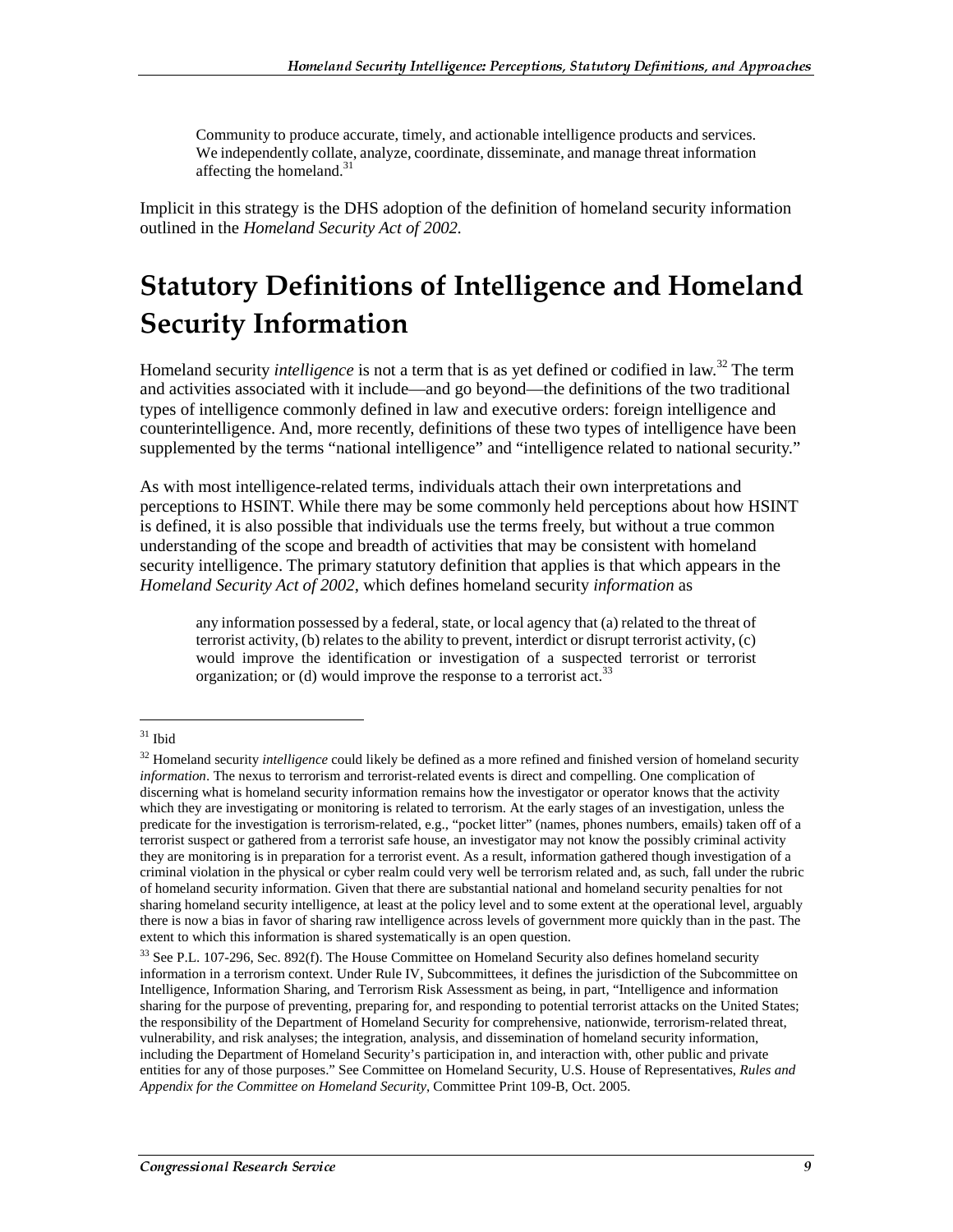The DHS Office of Intelligence and Analysis has adopted this definition of homeland security information.<sup>34</sup> It is worthwhile to note that although DHS remains an organization designed to protect against "all hazards," the focus of homeland security information, at least as defined in law, is counterterrorism. As illustrated below, HSINT can be more broadly interpreted to involve intelligence designed to protect against the inimical activities of narcotics traffickers, organized criminals, and others having international support networks and seeking to engage in activities that could undermine U.S. national security.

Another type of intelligence defined in statute is traditional or foreign intelligence, which means [i]nformation relating to the capabilities, intentions, and activities of foreign governments or elements thereof, foreign organizations, or foreign persons, or international terrorism activities.<sup>35</sup>

The methods of traditional foreign intelligence collection fall into the following five areas: imagery intelligence (IMINT), signals intelligence (SIGINT), human intelligence (HUMINT), measurement and signatures intelligence (MASINT), and open source intelligence (OSINT).<sup>36</sup> While the meanings of these disciplines are relatively well known and commonly understood among intelligence professionals, HSINT is more nebulous. Because HSINT is not necessarily source-specific, some would question whether it should be referred to as a collection "discipline." Although it is true that numerous unique entities are within DHS and at the state and local government levels, as well as within the private sector, that are aggressively collecting homeland security information, it is also true that many of the traditional aforementioned "INTs" collect homeland security intelligence insofar as they provide information on terrorism threats that may originate globally, yet are potentially manifested within U.S. borders. Within DHS Intelligence itself, the OSINT<sup>37</sup> and HUMINT<sup>38</sup> collection methods are likely to be most prevalent.<sup>39</sup>

The other type of intelligence codified in law is counterintelligence, which is defined as

Information gathered and activities conducted to protect against espionage, other intelligence activities, sabotage, or assassinations conducted for by or on behalf of foreign governments

<sup>34</sup> DHS, Management Directive 8110, *Intelligence Integration and Management,* issued January 30, 2006.

<sup>&</sup>lt;sup>35</sup> See 50 U.S.C., §401a.

<sup>36</sup> For a detailed description for each of these collection disciplines, see Mark M. Lowenthal, *Intelligence: From Secrets to Policy*, 2nd Ed, (Washington, DC: CQ Press, 2003), pp. 63-83.

<sup>&</sup>lt;sup>37</sup> OSINT involves the "acquisition of any verbal, written, or electronically transmitted material that can be legally acquired; this includes newspapers, magazines, unclassified journals, conference papers and preprints of articles,, as well as the broadcasts of public radio and television stations and various material appearing on the internet." Jeffrey T. Richelson, *The U.S. Intelligence Community,* 5th edition, (Boulder, CO: Westview Press, 2008), p. 318. See also CRS Report RL34270, *Open Source Intelligence Issues for Congress*, by Richard A. Best Jr. and Alfred Cumming. For a review of the progress by DHS to harness OSINT to enhance information sharing, see U.S. Congress, House Committee on Homeland Security, *Giving Voice to Open Source Stakeholders: A Survey of State, Local & Tribal Law Enforcement*, Report Prepared by the Majority Staff,  $110^{th}$  Cong.,  $2^{nd}$  sess., September 2008.

<sup>38</sup> For purposes of DHS intelligence collection, HUMINT is used to refer to *overt* collection of information and intelligence from human sources. DHS does not, generally, engage in covert or clandestine HUMINT.

<sup>&</sup>lt;sup>39</sup> IMINT could also be leveraged to contribute to border security by providing "snapshots" of U.S. borders. Unmanned Aerial Vehicles (UAVs) have been used for purposes of border surveillance. See CRS Report RS21698, *Homeland Security: Unmanned Aerial Vehicles and Border Surveillance*, by Christopher Bolkcom and Blas Nuñez-Neto. For an assessment of DHS's border intelligence strategy, see "Intelligence and Border Security," a hearing held by the House Homeland Security Committee, Subcommittee on Intelligence, Information Sharing, and Terrorism Risk Assessment, June 28, 2006. Among others, testimony was provided by Charles Allen, DHS Chief Information Officer, and the directors of the intelligence entities with DHS's Bureau of Customs and Border Protection, Bureau of Immigration and Customs Enforcement, as well as the U.S. Coast Guard.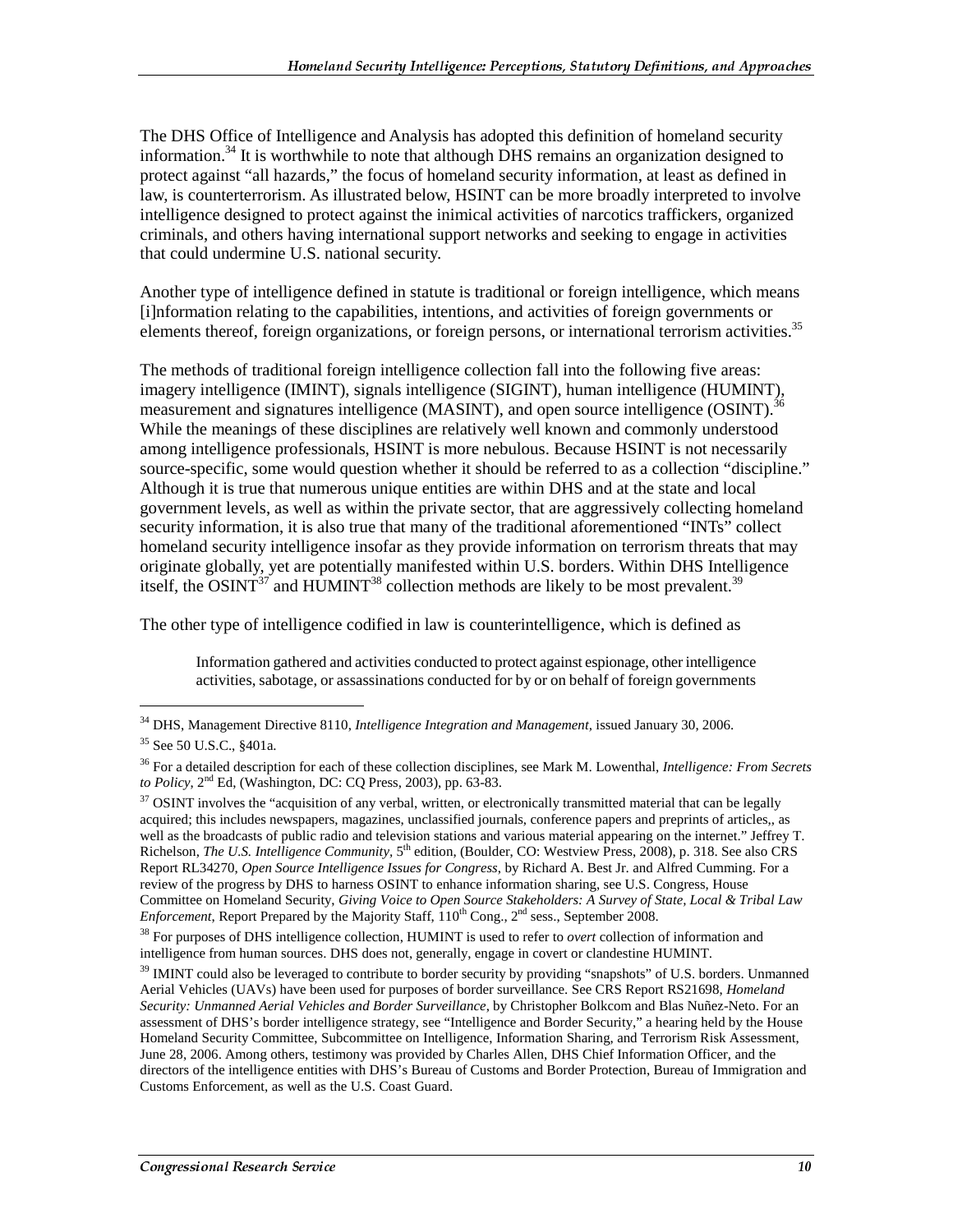or elements thereof, foreign organizations, or foreign persons, or international terrorist activities.<sup>40</sup>

With respect to counterintelligence, DHS Intelligence has as one of its objectives to "consistent with legal authorities, establish measures to protect the Department against hostile intelligence and operational activities conducted by or on behalf of foreign powers or international terrorist activities."41 To some extent, however, at least for semantics if not necessarily for jurisdictional purposes, the differences between foreign intelligence and counterintelligence were attenuated with the passage of the Intelligence Reform and Terrorism Prevention Act of 2004 (P.L. 108-458). The IRTPA sought to remedy numerous problems uncovered by the 9/11 Commission, one of which was the aforementioned gap between foreign and domestic intelligence. The IRTPA amended the National Security Act of 1947 (50 U.S.C. §401a) to read,

The terms 'national intelligence' and 'intelligence related to national security' refer to all intelligence, regardless of source from which derived and including information gathered within or outside the United States that (a) pertains, as determined consistent with any guidance issued by the President, to more than one United States Government agency; and (b) that involves - (I) threats to the United States, its people, property, or interests; (ii) the development, proliferation, or use of weapons of mass destruction; or (iii) any other matter bearing on U.S. national or homeland security.<sup>42</sup>

As such, HSINT could be interpreted as synonymous with intelligence related to national security, or some subset thereof.

A framework for outlining the scope of HSINT, or at least the criteria by which it might be framed could prove helpful. While there are numerous approaches to framing homeland security intelligence, three possible approaches are discussed below.

### **Approaches to Framing Homeland Security** Intelligence

There are at least three different constructs that could be used to frame HSINT: (1) geographic (2) structural, and (3) holistic. **Table 1** summarizes some of the limits and boundaries of these three possible approaches to framing HSINT. Beyond geographic bounds, another set of differentiating factors between these approaches is the extent to which, if at all, one believes homeland security intelligence is the sole purview of the federal government, or a more inclusive and cooperative federal, state, local, tribal, and private sector model.

<sup>40</sup> See 50 U.S.C., §401a.

<sup>41</sup> See *DHS Intelligence Enterprise Strategic Plan*, p. 11.

<sup>42</sup> See 50 U.S.C. §401a.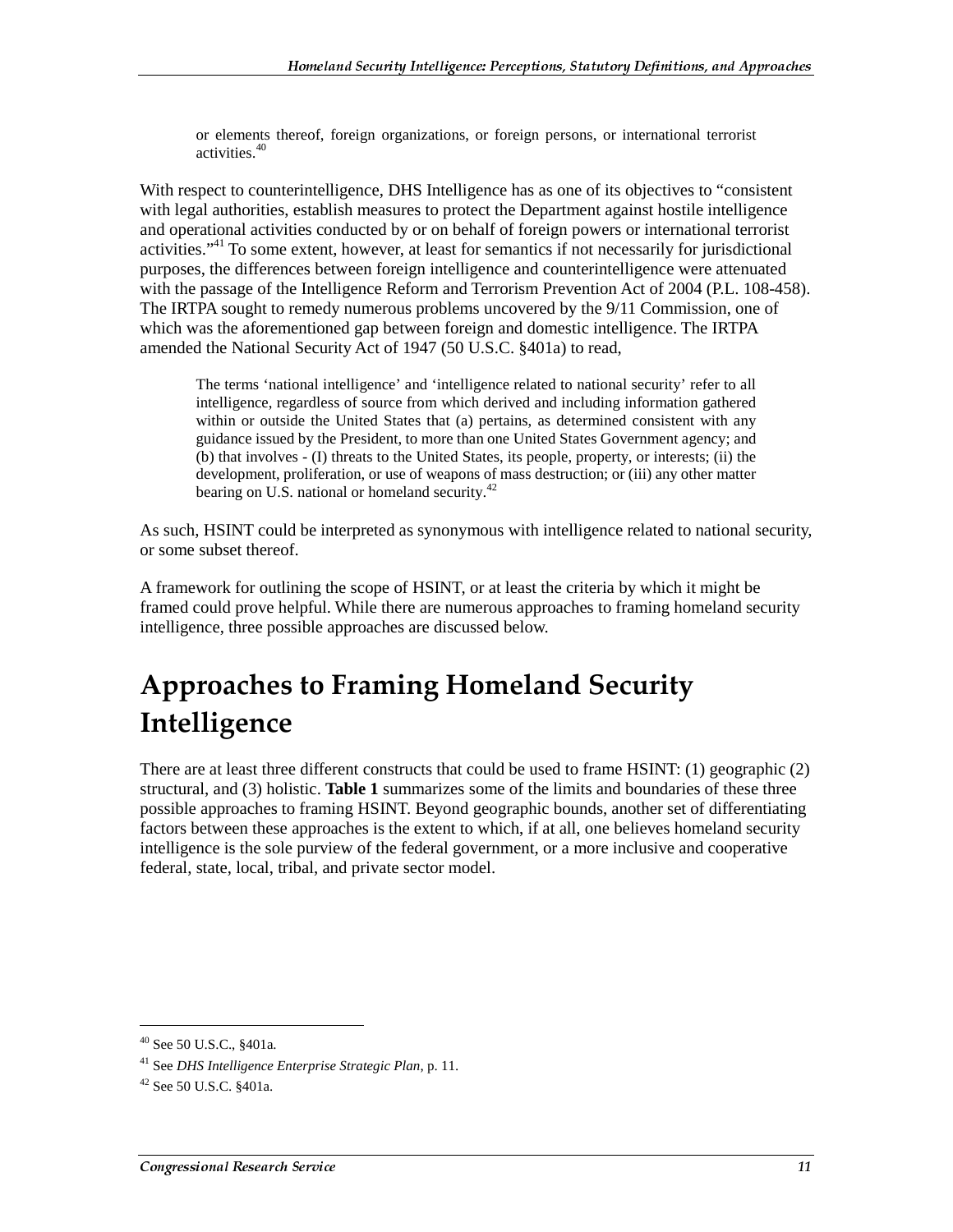| Approach             | Geographic Bounds | <b>Government Level</b><br><b>Bounds</b> |
|----------------------|-------------------|------------------------------------------|
| Geographic           | Yes               | No                                       |
| Structural/Statutory | No                | Yes.                                     |
| Holistic             | No                | No                                       |

Table 1. Approaches to Defining Homeland Security

### Geographic Approach

Howeless Stearing Intelligence: Perceptions, Starsberg Definitions, and Approximations (Security 1997)<br>
Table 1. Approxaches to Defining Hormeland Security Comment Level<br>
Sovernment Level<br>
Sovernment Level<br>
Sovernment Lev No<br>
Yes<br>
No<br>
Yes<br>
No<br>
Ses<br>
No<br>
Ses<br>
No<br>
Ses<br>
Ses<br>
Ses<br>
Ses<br>
Ses<br>
Divided in the proof of the<br>
Decay and securive that<br>
Indees the proof of the<br>
Indees of Septe<br>
The proof of the<br>
Securive of Septe<br>
In al law<br>
Securive of S Structural Memberson and the source of the method in the solution of the solution of the solution of the solution of the solution of the solution of the solution of the solution of the solution of the solution of the solu Hotsie<br>
Hotsie<br>
Hotsie<br>
Geographic Approach<br>
Homeland security intelligence can be viewed, some might argue rather is<br>implisically compared and the dentativational government trens. That is, if the intelligence colle<br>thes **Geographic Approach**<br> **Geographic Approach**<br>
Homeland security intelligence can be viewed, some might argue rather simplistical<br>
geographic and federal/state/local government terms. That is, if the intelligence coll<br>
als Homeland security intelligence can be viewed, some might argue rather simplistically, in geographic and federal/state/local government terms. That is, if the intelligence collection activity takes place within the United States—whether it be by a federal agency or a state, local, tribal, or private sector actor, it would be considered HSINT. Under this approach, while HSINT's activities are constrained by borders, the yield from homeland security's collection and analysis could be combined with foreign intelligence to develop a more complete picture of homeland security threats. Others might counter that the problem with this type of approach is that, as the events of September 11, 2001, demonstrated clearly, national borders increasingly have little meaning in determining threats to U.S. national and homeland security. As has been well documented by numerous studies,<sup>43</sup> the planning for the events of  $9/11$  took place largely overseas, but the acts were executed within U.S. borders. An intelligence approach that considered only activities associated with homegrown threats, without a more integrated, global perspective on the threat, would miss one of the central lessons learned from 9/11—the importance of integrating intelligence related to threats to national security regardless of the geographic location of the source.

#### **Structural/Statutory Approach**

Homeland security intelligence could be viewed as primarily a federal activity. Geography is not as important under this approach, as the federal entities that engage in homeland security intelligence may, directly or indirectly, collect information outside the United States. For example, the FBI, through its Legal Attaché (LEGAT) program, has 75 LEGAT offices and suboffices providing coverage for over 200 countries, islands, and territories.44 Through these offices, it collects principally criminal information through open liaison with international law enforcement counterparts. More specifically, under this approach, HSINT is a federal activity that is engaged in by certain statutory members of the Intelligence Community. Thus, of the 16 agencies that are statutory members of the IC, under this approach perhaps only four would engage in domestic intelligence activities—the intelligence elements of the FBI;<sup>45</sup> DHS I&A and

<sup>43</sup> See *Joint Inquiry Into Intelligence Community Activities Before and After the Terrorist Attacks of September 11, 2001*, a report of the U.S. Congress, Senate Select Committee on Intelligence and the House Permanent Select Committee on Intelligence, S.Rept. 107-351; H.Rept. 107-792, Dec. 2002, pp. xv, xvi, 37-39, 337-338. (Hereafter cited as *JIC Inquiry*.) See also *Final Report of the National Commission on Terrorist Attacks Upon the United States* and *The Commission of the Intelligence Capabilities of the United States Regarding Weapons of Mass Destruction*, March 2005.

<sup>44</sup> FBI, *Legal Attaché Offices*. http://www.fbi.gov/contact/legat/legat.htm

<sup>&</sup>lt;sup>45</sup> The intelligence elements of the FBI generally include the following four elements under the purview of the recently established National Security Branch: (1) the Directorate of Intelligence, (2) the Counterterrorism Division, (3) the Counterintelligence Division, and (4) the Weapons of Mass Destruction Directorate. If one defines "intelligence" as (continued...)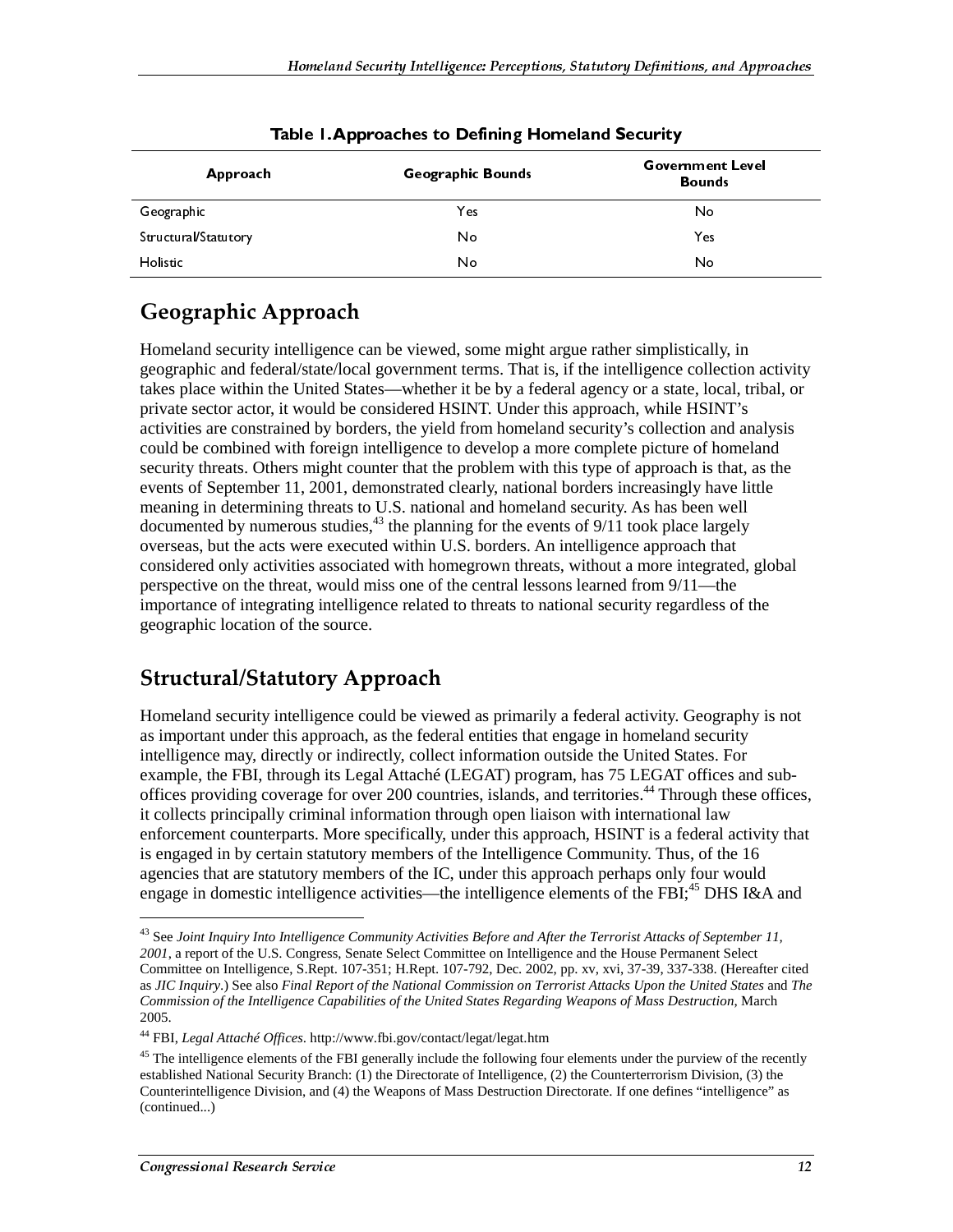the U.S. Coast Guard; the intelligence elements of the Treasury Department; and the intelligence elements of the Energy Department. Others might argue this approach is too parochial, as it discounts the important homeland security intelligence roles played by other statutory members of the IC and non-federal actors, such as state and local intelligence fusion centers and the private sector.

#### **Holistic Approach**

Under this approach, HSINT is not bounded by geographic constraints, level of government, or perceived mutual mistrust between public and private sectors. That is, the approach recognizes no borders and is neither "top down" nor "bottom up." It involves and values equally information collected by the U.S. private sector owners of national critical infrastructure, intelligence related to national security collected by federal, state, local, and tribal law enforcement officers, as well as the traditional "-Ints" collected by statutory members of the IC. It involves strategic and tactical intelligence<sup>46</sup> designed to prevent attacks on the U.S. homeland, as well as highly tactical and event-driven information coordination that must take place in response to a terrorist attack or national disaster.<sup>47</sup>

(...continued)

including criminal intelligence, then the FBI's Criminal Investigative and Cyber Divisions may also have an intelligence role, but they are not formally part of the National Security Branch, as directed by the President. See "Strengthening the Ability of the Department of Justice to Meet Challenges to the Security of the Nation," a *Presidential Memorandum*, June 29, 2005. The Presidential Memorandum approves the related recommendation from the Weapons of Mass Destruction Commission. It can be found at http://www.whitehouse.gov/news/releases/2005/06/ 20050629-1.html. For an assessment of the FBI's implementation of intelligence reforms, see *Report on the Status of the 9/11 Commission Recommendations—Part II: Reforming the Institutions of Government*, Oct. 20, 2005; CRS Report RL33033, *Intelligence Reform Implementation at the Federal Bureau of Investigation: Issues and Options for Congress*, by Alfred Cumming and Todd Masse; U.S. Department of Justice, Office of the Inspector General, *The Federal Bureau of Investigation's Efforts to Hire, Train and Retain Intelligence Analysts*, May 2005; National Academy of Public Administration, *Transforming the FBI: Progress and Challenges*, Feb. 2005; 9/11 Public Discourse Project, *FBI Reform*, Prepared Statement of Lee H. Hamilton, Former Vice Chair, National Commission on Terrorist Attacks Upon the United States, before the Senate Committee on the Judiciary, July 27, 2005. The 9/11 Public Discourse Project, in its final report assigned the FBI a grade of "C" with respect to the erstwhile Commission's recommendation that the FBI establish a national security workforce.

<sup>&</sup>lt;sup>46</sup> Strategic analysis provides a broad scope of analytical activities designed to assess national threats, threat trends, and the *modus operandi* of individuals or groups that threaten U.S. national security. As defined by the 9/11 Commission, the role of strategic (counterterrorism) analysis is to "look across individual operations and cases to identify trends in terrorist activity and develop broad assessments of the terrorist threat to U.S. interests." See "Law Enforcement, Counterterrorism, and Intelligence Collection in the United States Prior to 9/11," Staff Statement No. 9, p. 8. Although strategic analysis can be highly useful to operational personnel, its intended consumer set includes, but is not limited to, national-level policy and decision makers. Tactical analysis, on the other hand, is generally thought of as analysis which provides direct support to an ongoing intelligence operation or investigation. Tactical and strategic intelligence analyses are mutually supportive.

<sup>47</sup> Pursuant to Homeland Security Presidential Directive (HSPD) 5, *Management of Domestic Incidents*, the Secretary of Homeland Security is the "principal federal official for domestic incident management." The Secretary of Homeland Security "shall coordinate the federal government's resources utilized in response to or recovery from terrorist attacks, major disasters, or other emergencies." Part of such coordination is the management of information or intelligence sharing both within the federal government and between level of governments, as well as the private sector. The management of information in the aftermath of Hurricane Katrina was criticized. The 9/11 Public Discourse Project assigned a grade of "C" for the government's effort to establish a unified incident command system. The report concluded that, "although there is awareness of and some training in the Incident Command System (ICS), Hurricane Katrina demonstrated the absence of full compliance during a multi-jurisdictional/statewide catastrophe—and its resulting costs." See *Final Report of 9/11 Commission Recommendations*, Dec. 5, 2005, p. 1.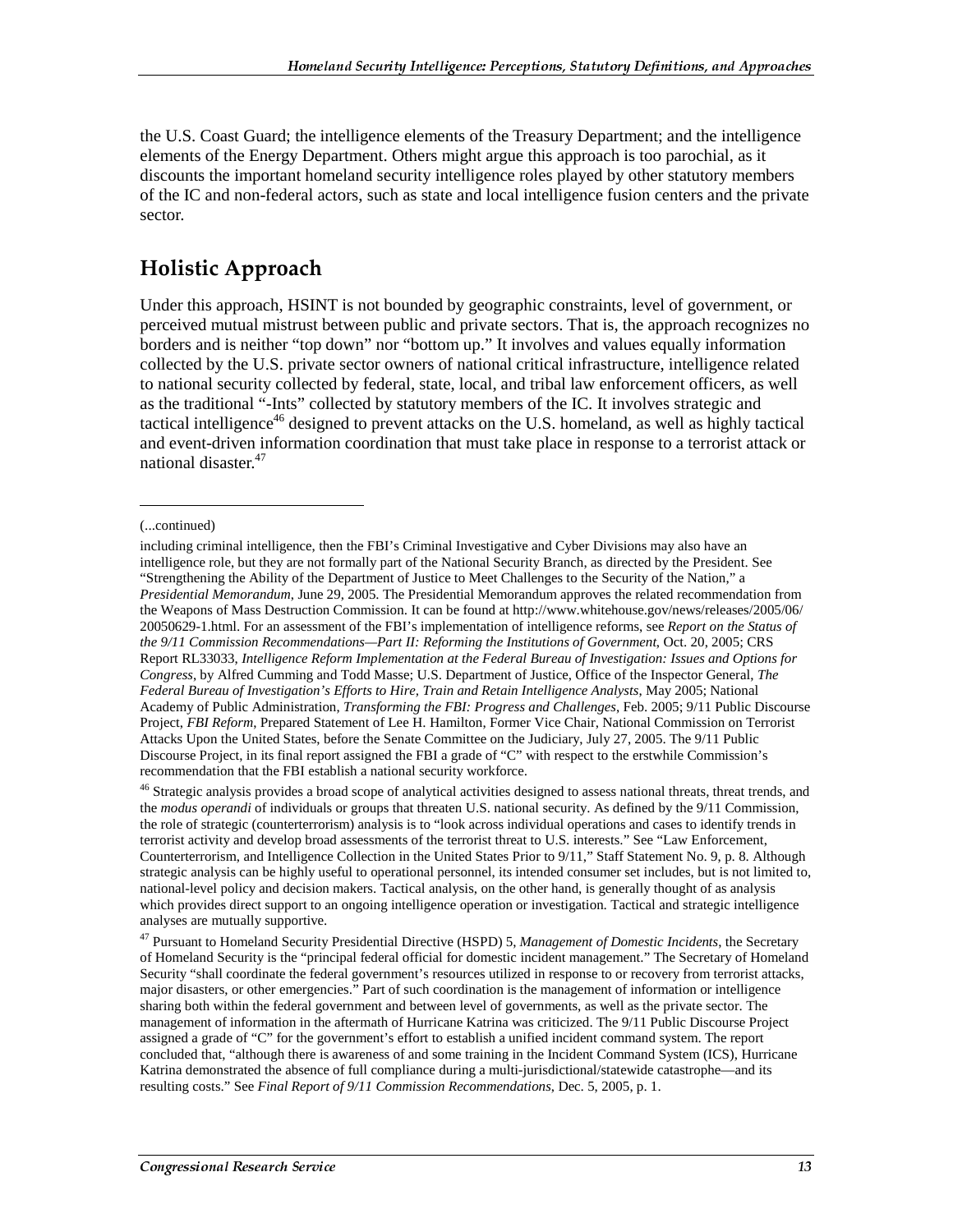Although information sharing between levels of government is widely held to be an undisputable public "good,"<sup>48</sup> achieving effective levels of information exchange is a challenging goal.<sup>49</sup> As former Vice Chair of the 9/11 Commission, Lee H. Hamilton, stated: "You can change the law, you can change the technology, but you still need to change the culture; you need to motivate institutions and individuals to share information."50 Administration officials have recognized these challenges. Ambassador Thomas E. McNamara, the Program Manager for the Information Sharing Environment (ISE),  $51$  testified that "the breadth and complexity of the information sharing challenge should not be underestimated. Information silos, cultural issues, and other barriers that inhibit sharing still exist today."<sup>52</sup>

Under the holistic approach, the HSINT community might include the 16 statutory members of the IC (as each collects national intelligence, or intelligence related to national security which could have a profound impact on homeland security); the National Counterterrorism Center, National Counterintelligence Center, National Counter Proliferation Center, and the Open Source Intelligence Center; the 14 existing private sector Information Sharing and Analysis Centers  $(ISACS)$ ,  $53$  scores of state and local law enforcement entities charged with gathering criminal intelligence, numerous state and regional "intelligence fusion" centers,<sup>54</sup> and federal entities with law enforcement responsibilities which may collect intelligence related to national security. This holistic approach implies an interdependency between the diverse players of the statutory IC and the broader HSINT Community. As Ambassador Henry A. Crumpton, a former CIA case officer

<sup>&</sup>lt;sup>48</sup> There are, however, some valid arguments for not sharing all intelligence with all stakeholders. Information security, operational security, counterintelligence, and the "need to know" principle remain valid concerns in the national security community. Moreover, some would argue that there may be limited utility to sharing classified information with stakeholders that don't have appropriate dedicated resources to enable them to take security and other countermeasure actions based on the intelligence provided.

 $49$  For an assessment of the current status of information sharing between the federal government and state, local, and private sector law enforcement and security officials, see U.S. Congress, House Committee on Homeland Security, Subcommittee on Intelligence, Information Sharing, and Terrorism Risk Assessment, *A Report Card on Homeland Security Information Sharing*, 110<sup>th</sup> Cong., 2<sup>nd</sup> sess., September 24, 2008. See also *Information Sharing: The Federal Government Needs to Establish Policies and Processes for Sharing Terrorism Related and Sensitive But Unclassified Information,* General Accountability Office, GAO-06-385, March 2006.

<sup>&</sup>lt;sup>50</sup> See testimony of Lee H. Hamilton, before the Subcommittee on Intelligence, Information Sharing, and Terrorism Risk Assessment, Committee on Homeland Security, U.S. House of Representatives, Nov. 8, 2005, p. 2.

<sup>51</sup> The establishment of the Information Sharing Environment (ISE) was mandated under Section 1016 of the *IRTPA* (P.L. 108-458).

<sup>52</sup> Statement of Ambassador Thomas E. McNamara, U.S. Congress, Senate Committee on Homeland Security and Governmental Affairs, *Information Sharing: Connecting the Dots at the Federal, State, and Local Levels*, 110<sup>th</sup> Cong.,  $2<sup>nd</sup>$  sess., July 23, 2008, p. 2.

<sup>&</sup>lt;sup>53</sup> ISACS are private sector operational organizations which collect, distribute, analyze, and share sensitive information regarding threats, vulnerabilities, alerts, and best practices in order to protect national critical infrastructures. They were initially established in 1998 pursuant to Presidential Decision Directive 63 (PDD-63) *Protecting America's Critical Infrastructures.* PDD-63 has been superseded by Homeland Security Directive-7 (HSPD-7), *Critical Infrastructure Identification, Prioritization and Protection,* Dec. 17, 2003. HSPD-7 establishes a national policy for Federal departments and agencies to identify and prioritize United States critical infrastructure and key resources and to protect them from terrorist attack. Although primarily focused on federal agency responsibilities, it also establishes expectations related to government interaction with the private sector which, in fact, owns and manages most of the critical infrastructure and key resources in the United States. The definition of critical infrastructure was codified in P.L. 107-56 (42 U.S.C §5195c) as "systems and assets, whether physical or virtual, so vital to the United States that the incapacity or destruction of such systems and assets would have a debilitating impact on security, national economic security, national public health or safety, or any combination of those matters."

<sup>54</sup> For background on state and regional fusion centers see CRS Report RL34070, *Fusion Centers: Issues and Options for Congress*, by John Rollins.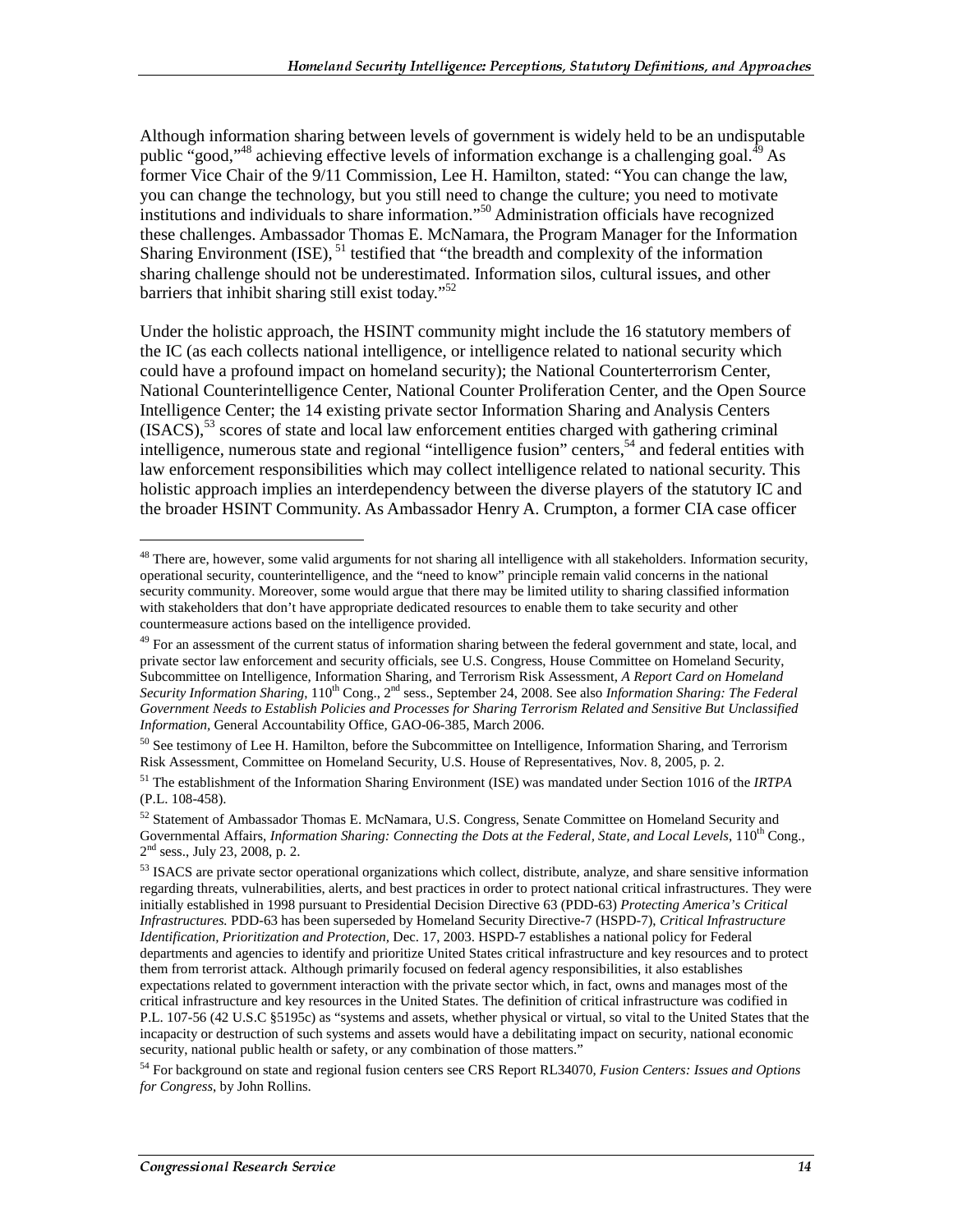and former Special Coordinator for Counterterrorism at the State Department states, although there are differences between intelligence and law enforcement,

the primary customer for domestic foreign intelligence on near-term threats is law enforcement. And law enforcement can provide valuable leads for intelligence officers. The intelligence collector and the law enforcement consumer, therefore, must strive for more than information sharing; they must seek interdependence.<sup>55</sup>

Calls for interdependence between foreign intelligence and security or criminal intelligence today mirror those made nearly thirty years ago by Dr. Kent, who wrote

The real picture of the diversity in kinds of intelligence... lies in this truth: a very great many of the arbitrarily defined branches of intelligence are interdependent. Each may have its welldefined primary target which it makes its primary concern, but both the pursuit of this target and the byproducts of pursuing it bring most of the independent branches into some sort of relationship with the others. Intelligence as an activity is at its best when this fact is realized and acted upon in good faith.<sup>56</sup>

The challenge, then as now, is to implement such a vision where all players in the *de facto* HSINT Community would be treated as partners with value to add. What has changed substantially since Dr. Kent's seminal work is the addition of state, local, and private sector actors as both producers and consumers of intelligence. It is here—in the interaction with these relatively new players that the DHS Intelligence Enterprise has a great role to play. The clear elucidation of HSINT role and responsibilities and implementation, particularly between the FBI and DHS Intelligence, remains an evolving process. A broader understanding of the members and functions of the HSINT Community and the DHS members of the community may be helpful in assessment of these matters.

### **The Homeland Security Intelligence Community**

The Intelligence Community (IC) is defined in law, yet the homeland security intelligence community (HSIC) remains a somewhat nebulous entity. As defined by the *DHS Intelligence Enterprise Strategic Plan*, the HSIC "includes the organizations of the stakeholder community that have intelligence elements."57 The Homeland Security Stakeholder Community is defined broadly as

<sup>55</sup> See Henry A. Crumpton, "Intelligence and Homeland Defense," in Jennifer E. Sims and Burton Gerber, *Transforming U.S. Intelligence*, (Georgetown University Press, 2005), p. 210. Ambassador Crumpton differentiates domestic *foreign intelligence* from domestic *security intelligence*. The former, according to Ambassador Crumpton, would best be collected by formally trained intelligence case officers analogous to those within the Central Intelligence Agency's Directorate of Operations. By contrast, domestic security intelligence, according to Crumpton, would best be undertaken by a new hybrid of professional, the special agent-case officer (SACO). Ambassador Crumpton recommends the establishment of a domestic security intelligence corps "with its own budget and personnel, preferably as part of the FBI but under the explicit direction of U.S. intelligence leadership." Some would argue that the establishment of the National Security Branch at the FBI, pursuant to a recommendation of the WMD Commission, represents a step in this direction.

<sup>56</sup> Kent, *Strategic Intelligence*, p. 220.

<sup>57</sup> *DHS Intelligence Enterprise Strategic Plan*, p. 4.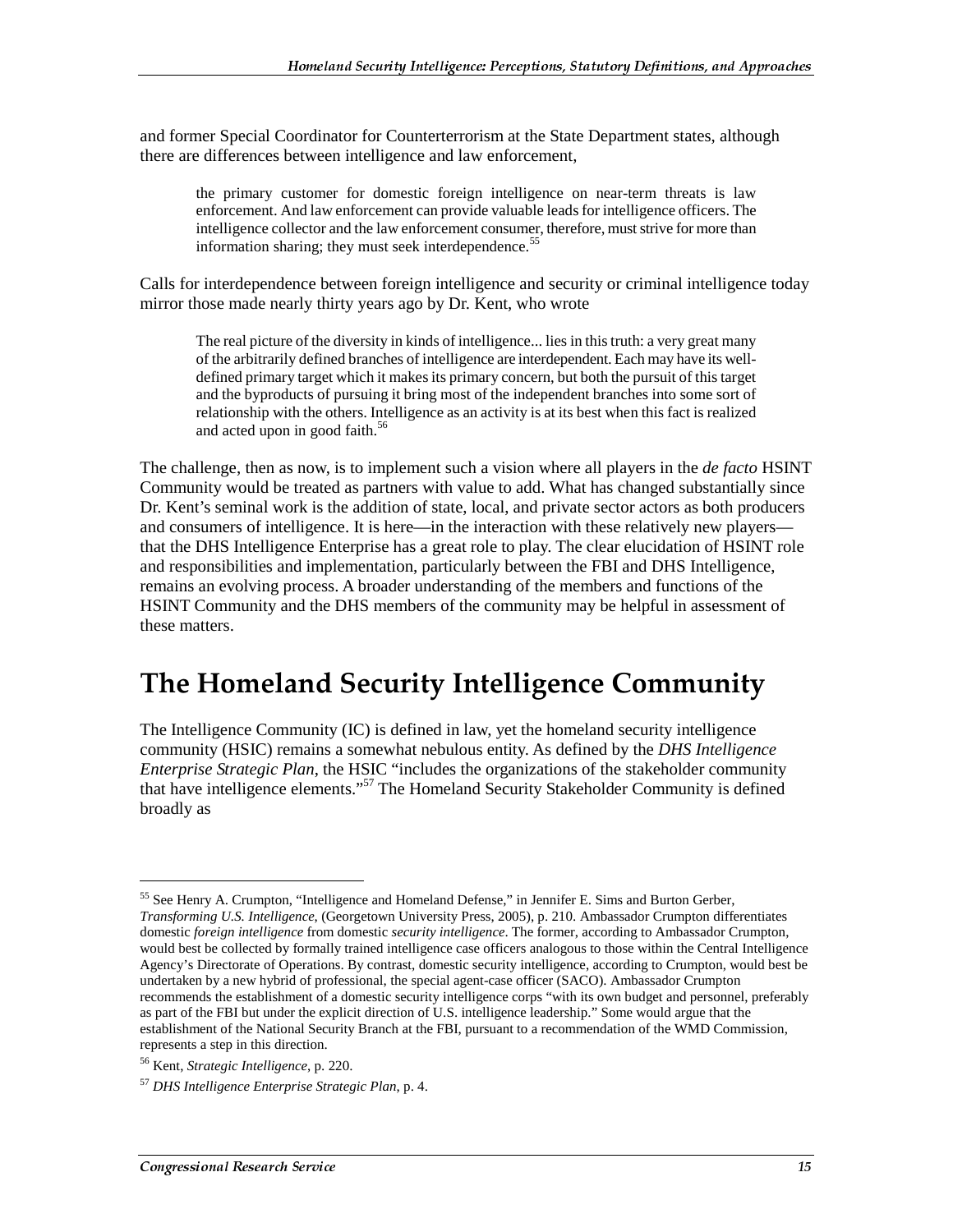all levels of government, the Intelligence, Defense, and Law Enforcement Communities, private sector critical infrastructure operators, and those responsible for securing the borders, protecting transportation, and maritime systems, and guarding the security of the homeland.<sup>58</sup>

Notwithstanding the fact that a HSIC is not statutorily defined, and may not necessarily be a useful construct from a managerial perspective, such a community, as traditionally defined, exists. The members and collective responsibilities of this community depend, to some extent, on how one bounds the function of HSINT. As mentioned above, the broader the definition of HSINT, the wider the range of players in the community. If one adopts the holistic model of HSINT, the HSIC would include a broad range of agencies, many of which are hybrid agencies undertaking homeland security, law enforcement, defense, and/or traditional foreign intelligence functions. These entities include, among others, the intelligence elements of the Department of Defense (DOD) U.S. Northern Command (USNORTHCOM),<sup>59</sup> and Counterintelligence Field Activity; the Department of Justice's Federal Bureau of Investigation; Bureau of Alcohol, Tobacco, Firearms, and Explosives; and Drug Enforcement Administration; the Department of Treasury's Office of Terrorism and Financial Intelligence, and the Department of Energy's (DOE) Office of Intelligence and Counterintelligence.<sup>60</sup> Numerous state and local law enforcement entities, and the state and regional intelligence fusion centers, would fall under a broad interpretation of homeland security intelligence. Finally, the private sector, particularly those sectors outlined as being part of U.S. critical infrastructure (as defined under HSPD-7) would also fall into a broadly defined concept of a homeland intelligence community.

An interesting comparison can be drawn between the HSIC and the statutory IC, as defined in the *National Security Act of 1947,* as amended, and in subsequent Executive Orders. One general definition of the IC is a "federation of Executive Branch agencies and organizations that conduct intelligence activities necessary for the conduct of foreign relations and protection of national security.<sup>"61</sup> A federation differs from a community insofar as the constituent elements of a federation, by definition, give up some degree of authority to a more central body. A community, by contrast, implies a group of persons or entities merely having common interests, but not necessarily bound together by any formal power sharing arrangements or agreements. While the IC has arguably moved more in the direction of a federation with the establishment of a Director of National Intelligence  $(DNI)$ ,<sup>62</sup> one could argue the HSIC, broadly defined, remains very much a community spread across federal, state, local government sectors, as well as the private sector. The diffuse nature of a broadly defined HSIC may be dictated by the very nature of the function itself. That is, if state, local, tribal and private sector members are valued and contributing

<sup>58</sup> Ibid

<sup>&</sup>lt;sup>59</sup> The mission of USNORTHCOM is to anticipate and conduct Homeland Defense and Civil Defense operations within its assigned area of responsibility to protect, defend, and secure the United States and its interests. Its assigned area of responsibility includes the air, land, and sea approaches and encompasses the United States, Alaska, Canada, Mexico, and the surrounding water out to approximately 500 nautical miles. It also includes the Gulf of Mexico and the Straits of Florida. The defense of Hawaii and U.S. territories and possessions in the Pacific is the responsibility of U.S. Pacific Command. The defense of Puerto Rico and the U.S. Virgin Islands is the responsibility of U.S. Southern Command. http://www.northcom.mil/About/index.html

 $^{60}$  For more information on the recent consolidation of DOE's intelligence and counterintelligence functions, see CRS Report RL34595, *Intelligence Reform at the Department of Energy: Policy Issues and Organizational Alternatives*, by Alfred Cumming.

<sup>61</sup> U.S. Intelligence Community, *Definition of the Intelligence Community*. http://www.intelligence.gov/1 definition.shtml

<sup>62</sup> For further information on the DNI, see CRS Report RL34231, *Director of National Intelligence Statutory Authorities: Status and Proposals*, by Richard A. Best Jr. and Alfred Cumming.